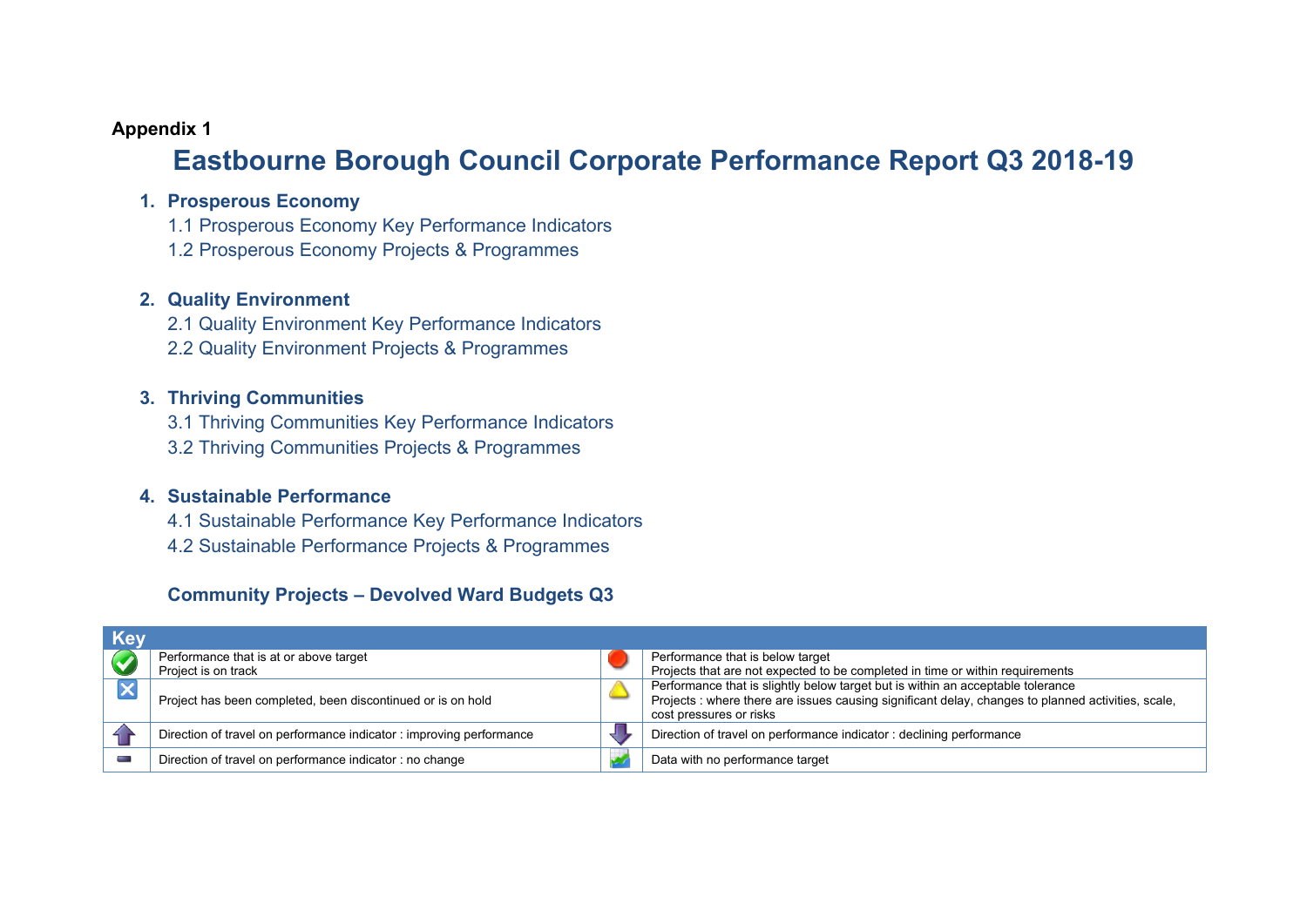# **CPR Ebn 1 Prosperous Economy 18-19 1.1 Prosperous Economy Key Performance Indicators**

#### **a Investing in housing and economic development**

|                                                              | Annual<br><b>Target</b><br>2018/19 | Q1 2018/19 |                                                                             |  | Q2 2018/19 |   |  | Q3 2018/19 |  |  | <b>Direction</b>                                    |                                                                                                                                                                                                                                                                                                                                             |
|--------------------------------------------------------------|------------------------------------|------------|-----------------------------------------------------------------------------|--|------------|---|--|------------|--|--|-----------------------------------------------------|---------------------------------------------------------------------------------------------------------------------------------------------------------------------------------------------------------------------------------------------------------------------------------------------------------------------------------------------|
| <b>KPI Description</b>                                       |                                    |            | Value   Target   Status   Value   Target   Status   Value   Target   Status |  |            |   |  |            |  |  | of travel<br>between<br>Q2 18/19<br>and Q3<br>18/19 | <b>Latest Note</b>                                                                                                                                                                                                                                                                                                                          |
| Increase the number of affordable homes<br>delivered (gross) | 30                                 |            |                                                                             |  |            | n |  |            |  |  | for a                                               | The following are being delivered by the Development Team:<br>12 units at Northbourne Road, 7 units at Fort Lane.<br>The following are being delivered in conjunction with Clear<br>Futures : 9 units at 183 Langney Road, 8 units at Lanark<br>Court, 4 units at Timberley Road, 5 units at Biddenden Close<br>and 7 units at Brede Close. |

### **b Providing opportunities for businesses to grow and invest**

|                                          |                             | Q1 2018/19 |      |  | Q2 2018/19 |      |  | Q3 2018/19 |      |  | <b>Direction</b>                                                                                                       |                                                                                                                                                                                    |
|------------------------------------------|-----------------------------|------------|------|--|------------|------|--|------------|------|--|------------------------------------------------------------------------------------------------------------------------|------------------------------------------------------------------------------------------------------------------------------------------------------------------------------------|
| <b>KPI Description</b>                   | Annual<br>Target<br>2018/19 |            |      |  |            |      |  |            |      |  | of travel<br><b>between</b><br>Value Target Status Value Target Status Value Target Status Q2 18/19<br>and Q3<br>18/19 | <b>Latest Note</b>                                                                                                                                                                 |
| Town centre vacant retail business space | 7.1%                        | 5.51%      | 7.1% |  | 5.66%      | 7.1% |  | 5.38%      | 7.1% |  |                                                                                                                        | The vacancy rate for Eastbourne town centre has decreased<br>slightly from 5.66% in Q2 to 5.38% in Q3. This is below the<br>Springboard's national vacancy rate reporting (10.1%). |

# **c A great destination for tourism, arts, heritage and culture**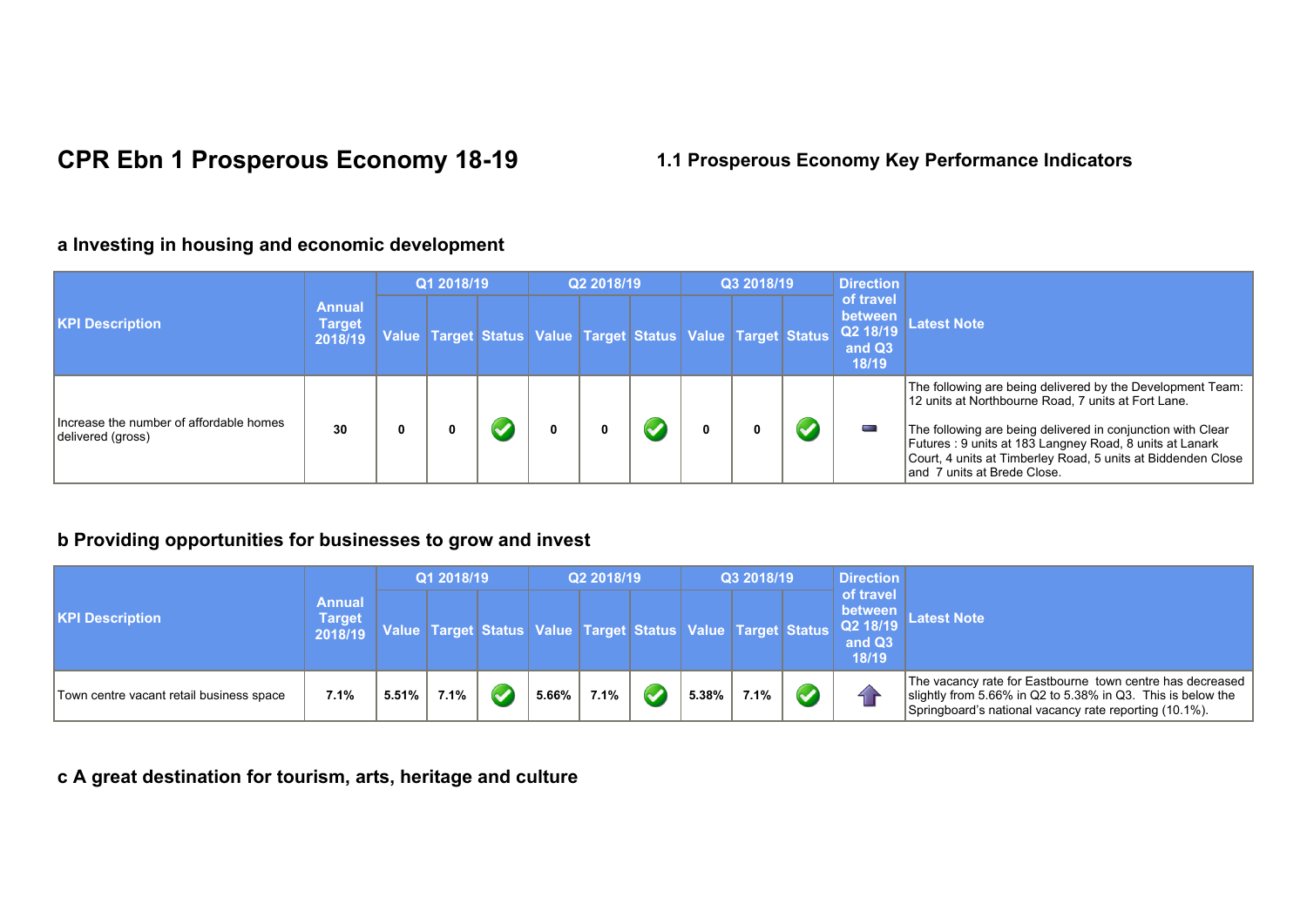|                                                              |        | Q1 2018/19 |       |                                                                         | Q2 2018/19 |        |  | Q3 2018/19                 |     |   | <b>Direction</b>                                    |                                                                                                                                                                                                                 |
|--------------------------------------------------------------|--------|------------|-------|-------------------------------------------------------------------------|------------|--------|--|----------------------------|-----|---|-----------------------------------------------------|-----------------------------------------------------------------------------------------------------------------------------------------------------------------------------------------------------------------|
| Annual<br><b>KPI Description</b><br><b>Target</b><br>2018/19 |        |            |       | Value Target Status   Value   Target   Status   Value   Target   Status |            |        |  |                            |     |   | of travel<br>between<br>Q2 18/19<br>and Q3<br>18/19 | <b>Latest Note</b>                                                                                                                                                                                              |
| Increase numbers of bandstand patrons                        | 38,000 | 18.446     | 8.000 |                                                                         | 45,003     | 30.000 |  | <b>Not</b><br>measur<br>ed | N/a | 3 | 3                                                   | It was open to the public for the traditional Christmas and<br>New Year concerts which are free to the public and visitor<br>numbers are not used for the purposes of this PI which<br>records paying visitors. |

# **CPR Ebn 1.2 Prosperous Economy Projects &**

### **Programmes 18-19 1.2 Prosperous Economy Projects & Programmes**

### **a Supporting investment in infrastructure**

| <b>Project / Initiative</b>                                 | <b>Description</b>                                                                                                                                                                               | Target<br>completion <sup>1</sup> | <b>Status</b>        | <b>Update</b>                                                                                                                                                                                                                                |
|-------------------------------------------------------------|--------------------------------------------------------------------------------------------------------------------------------------------------------------------------------------------------|-----------------------------------|----------------------|----------------------------------------------------------------------------------------------------------------------------------------------------------------------------------------------------------------------------------------------|
| Town Centre Public Realm Improvements                       | Significant improvements to the pedestrian<br>environment in Terminus Road and Cornfield<br>Road to be delivered alongside the extension to<br>the Arndale. Joint Partnership Project with ESCC. | Q1 2019/20                        | $\blacktriangledown$ | Works have been progressing well. Wide footways and temporary crossing points were<br>provided in Terminus Road. A banner was erected outside The Beacon directing people to<br>Little Chelsea following a request from traders.             |
| <b>Extension to Arndale Shopping Centre</b><br>(The Beacon) | Led and financed by Legal & General. £85m<br>scheme: 22 new retail units, 7 restaurants & 9<br>Iscreen cinema.                                                                                   | Q3 2018/19                        | $\blacktriangledown$ | The Beacon was officially opened on 30 November when a number of retail units began<br>trading. Since then further units have opened.                                                                                                        |
| Sovereign Centre Review                                     | A new leisure centre                                                                                                                                                                             | Q4 2019/20                        | $\blacktriangledown$ | A New Project Request (NPR) is due to be submitted to Clear Sustainable Futures in Q4<br>whilst supporting the design development process in collaboration with the architects. The<br>planning consultation is due to be held in quarter 4. |
| Sovereign Harbour Neighbourhood                             | Delivery of Community Centre to serve the EBC working with Sea Change Sussex to deliver a<br>Community Centre at Sovereign Harbour                                                               | Q4 2018/19                        |                      | All legal documents have been signed by the interested parties. The disabled parking bays<br>have been provided and the keys have been handed over. Final snagging is due to be<br>completed by 1st February.                                |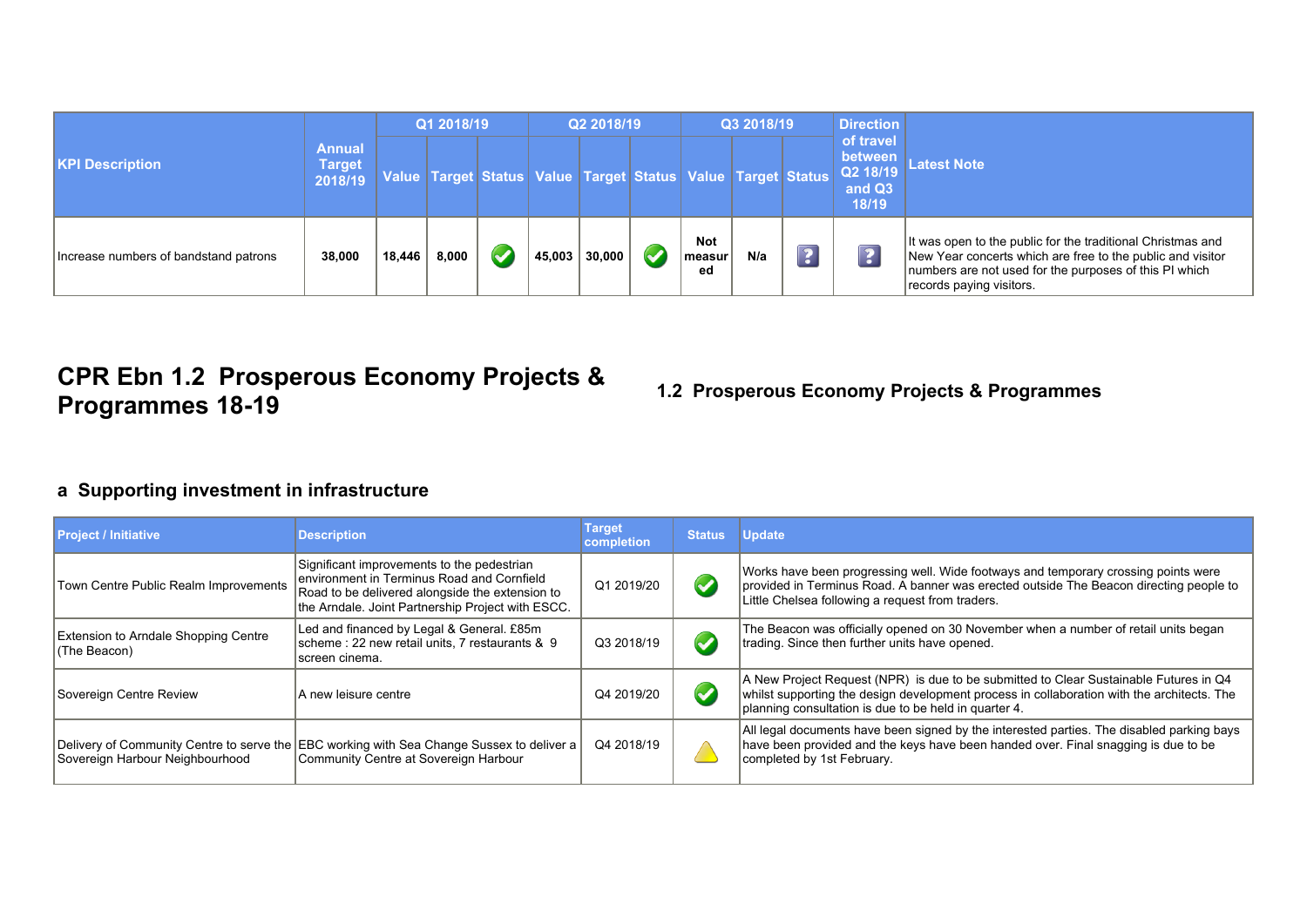| <b>Project / Initiative</b>                 | <b>Description</b>                                                                                                                         | <b>Target</b><br>completion | <b>Status</b> | <b>Update</b>                                                                                                                                                                                                                                                                                                                                                                                                                                              |
|---------------------------------------------|--------------------------------------------------------------------------------------------------------------------------------------------|-----------------------------|---------------|------------------------------------------------------------------------------------------------------------------------------------------------------------------------------------------------------------------------------------------------------------------------------------------------------------------------------------------------------------------------------------------------------------------------------------------------------------|
| Bedfordwell Road - EBC New Build<br>Housing | One project within the Housing and Economic<br>Development Programme to deliver refurbished<br>and redeveloped housing within the Borough. | Q1 2025/26                  |               | Plans are progressing and the majority of the decontamination is complete. Initial<br>environmental surveys have been completed. Final reptile relocation to be undertaken in the<br>summer. Surveys have also taken place of the pump house in readiness for wind and water<br>tightness work.<br>The site has also assisted with the town centre improvement works and there is<br>collaboration with the East Sussex College group construction course. |

### **b Providing opportunities for businesses to grow and invest**

| <b>Project / Initiative</b>                     | <b>Description</b>                                                                                                               | Target<br>completion | <b>Status</b> | <b>Update</b>                                                                                                                                                                                                                                                                 |
|-------------------------------------------------|----------------------------------------------------------------------------------------------------------------------------------|----------------------|---------------|-------------------------------------------------------------------------------------------------------------------------------------------------------------------------------------------------------------------------------------------------------------------------------|
| Sovereign Harbour Innovation Park<br>$ $ (SHIP) | New contemporary business premises at<br>Sovereign Harbour Innovation Park                                                       | Q4 2021/22           |               | Occupancy of Pacific House remains at 80%. Discussions with Sea Change Sussex relating<br>to Phase 2 of the SHIP are ongoing.                                                                                                                                                 |
| Hampden Retail Park                             | The acquisition and development of Hampden<br>Retail Park as part of the Property Acquisition and<br>Investment Strategy (PAIS). | Q2 2019/20           |               | Final details are being worked up for planning agreement, at which point construction works<br>will commence on site. A detailed timetable is being finalised for the development which will<br>result in a modernised retail park which will include new units and parking). |

# **c A great destination for tourism, arts, heritage and culture**

| <b>Project / Initiative</b>    | <b>Description</b>                                                                                                                              | Target<br>completion | <b>Status</b>        | <b>Update</b>                                                                                                                                                                                                                                                                                                                                                                                    |
|--------------------------------|-------------------------------------------------------------------------------------------------------------------------------------------------|----------------------|----------------------|--------------------------------------------------------------------------------------------------------------------------------------------------------------------------------------------------------------------------------------------------------------------------------------------------------------------------------------------------------------------------------------------------|
| Refurbish the Redoubt Fortress | Restoration of the fort - Create a new entrance, lift  <br>access, opening of remaining casements,<br>environmental improvements.               | Q4 2019/20           | $\blacktriangledown$ | Planning is still progressing well for the refurbishment and building works that will enable<br>improved access and increased use of the Redoubt.<br>Discussions are on-going about future uses for the building and a longer term strategic<br>plan. Building works are due to commence in mid-2019.<br>The Redoubt will open for weekend 'Hard-Hat' tours and events/hires from 26 March 2019. |
| Wish Tower Restaurant          | Scheme to deliver a flagship restaurant                                                                                                         | Q1 2019/20           | $\bullet$            | Work on-going on site; foundations almost complete. The project is progressing well and<br>handover to Bistrot Pierre (who will be recruiting from the local market) is on target.                                                                                                                                                                                                               |
| New Museum                     | A purpose built museum on the site of the Pavilion,<br>which will house the story of Eastbourne, with a<br>cafe, shop and education facilities. | Q4 2019/20           | $\bullet$            | Museum construction works are almost complete including the new shop front. Official<br>handover to EBC took place in January 2019.                                                                                                                                                                                                                                                              |
| Devonshire Park Redevelopment  | Significant investment to establish Devonshire<br>Park as a premier conference and cultural                                                     | Q3 2020/21           |                      | Welcome Building: Watertight integrity achieved. Internal fit out underway. Lifts installed.                                                                                                                                                                                                                                                                                                     |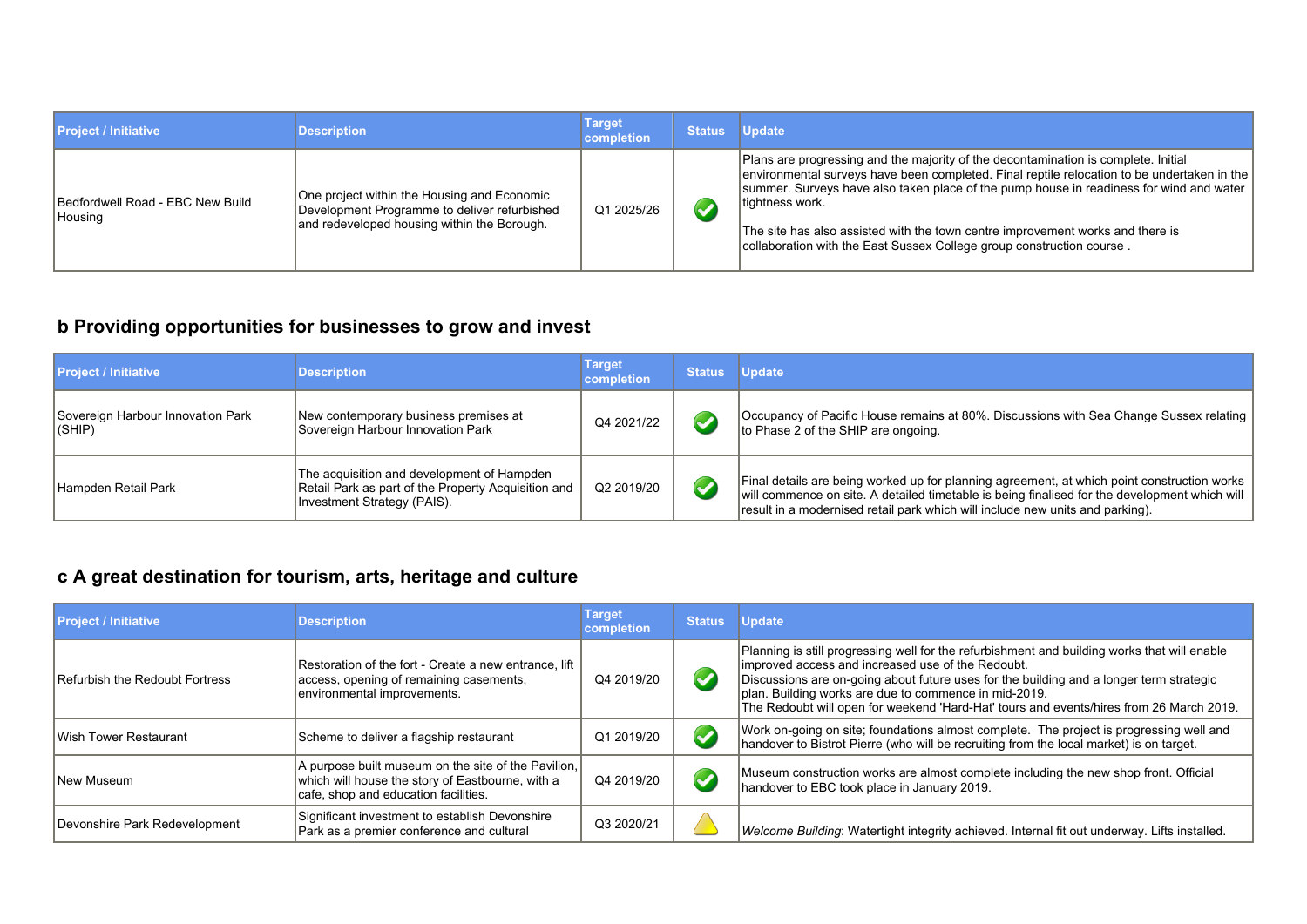| <b>Project / Initiative</b> | <b>Description</b>                                                                                                                                                                                                                                          | Target<br>completion | <b>Status</b> | <b>Update</b>                                                                                                                                                                                                                                                                                                                                                                                                                                                                                                                                                                                                                                                                                                                                                           |
|-----------------------------|-------------------------------------------------------------------------------------------------------------------------------------------------------------------------------------------------------------------------------------------------------------|----------------------|---------------|-------------------------------------------------------------------------------------------------------------------------------------------------------------------------------------------------------------------------------------------------------------------------------------------------------------------------------------------------------------------------------------------------------------------------------------------------------------------------------------------------------------------------------------------------------------------------------------------------------------------------------------------------------------------------------------------------------------------------------------------------------------------------|
|                             | destination to include: New welcome building:<br>Restoration of Congress, Winter Garden and<br>Devonshire Park Theatres: Improving<br>Accessibility: Improving tennis facilities: New<br>Conference/exhibition Space & Cafe: Public realm  <br>improvements |                      |               | Congress: Expected completion pre-24 March 2019. Auditorium area progressing well. Cork<br>flooring commenced. M&E installation progressing well. Decoration and finishing FOH and<br>BOH on-going. Heating is on.<br>Racquet Court: Storage approach agreed and roof work complete.<br>Winter Garden: preferred contractor identified. West facade and western apse work<br>underway. Reviewing kitchen proposal/options. Lift pit completed.<br>Tennis: New practice courts to commence Feb 2019; enabling work complete (drainage)<br>installed and depot area resurfaced to base level).<br>General: Remobilisation underway. IT equipment (cctv and wifi) on order and fibre to<br>Congress installation imminent. Highways and public realm work proceeding well. |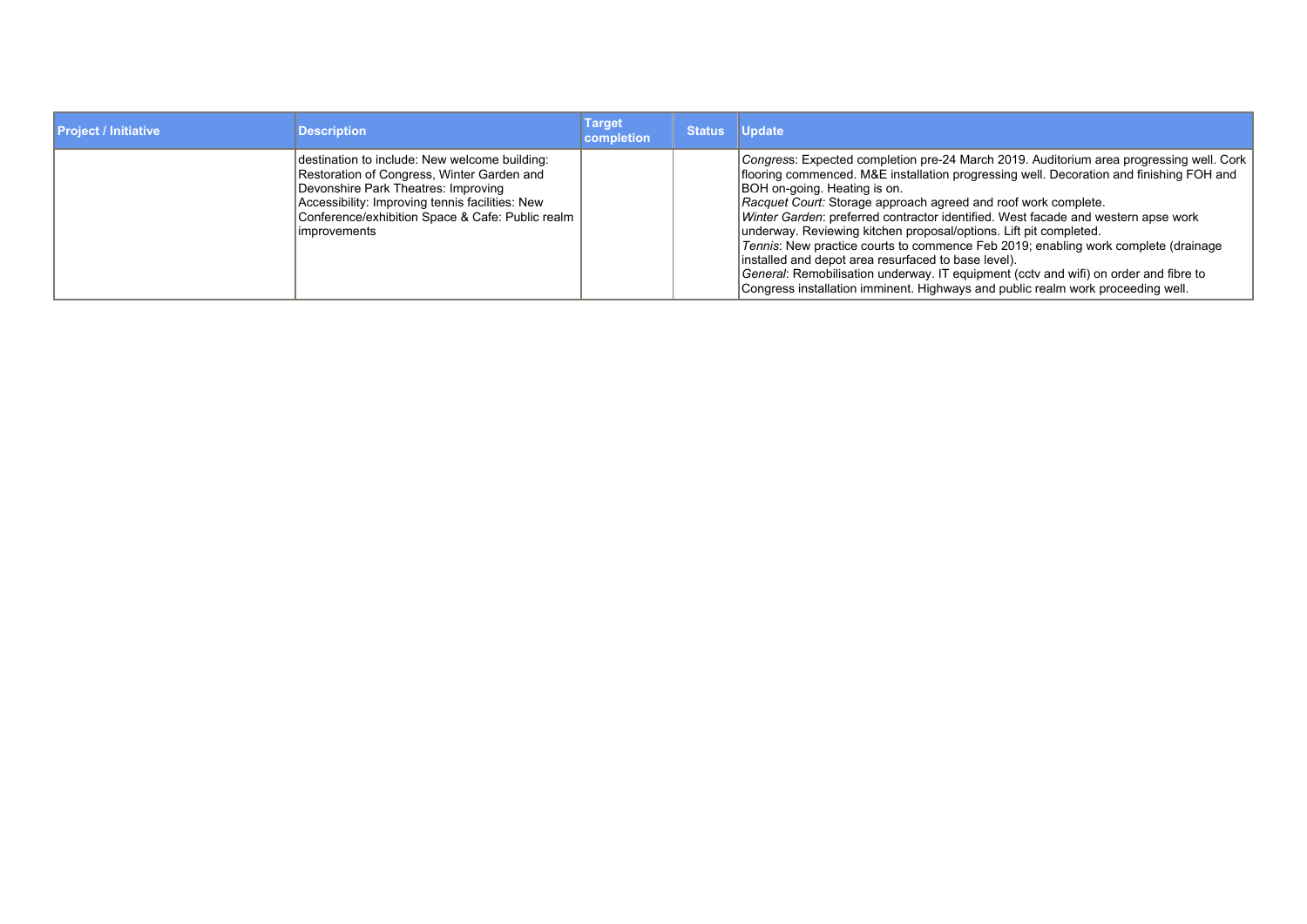# **CPR Ebn 2 Quality Environment 18-19 2.1 Quality Environment Key Performance Indicators**

### **a High Quality Built Environment**

|                                                                                     |                                           |      | Q1 2018/19 |                                               | Q2 2018/19 |     |  | Q3 2018/19 |                      |  | <b>Direction</b>                                    |                                                                                                                                                                                                                                                                                |
|-------------------------------------------------------------------------------------|-------------------------------------------|------|------------|-----------------------------------------------|------------|-----|--|------------|----------------------|--|-----------------------------------------------------|--------------------------------------------------------------------------------------------------------------------------------------------------------------------------------------------------------------------------------------------------------------------------------|
| <b>KPI Description</b>                                                              | <b>Annual</b><br><b>Target</b><br>2018/19 |      |            | Value Target Status Value Target Status Value |            |     |  |            | <b>Target Status</b> |  | of travel<br>between<br>Q2 18/19<br>and Q3<br>18/19 | <b>Latest Note</b>                                                                                                                                                                                                                                                             |
| Increase the percentage of Major Planning<br>Applications processed within 13 weeks | 65%                                       | 100% | 65%        |                                               | 100%       | 65% |  | 100%       | 65%                  |  | P.                                                  | Performance remains above target for Q3. One major<br>planning application processed within 13 weeks during this<br> quarter.                                                                                                                                                  |
| Increase the percentage of minor planning<br>applications processed within 8 weeks  | 75%                                       | 73%  | 75%        |                                               | 74%        | 75% |  | 72%        | 75%                  |  |                                                     | 49 out of 68 minor planning applications were processed<br>within 8 weeks. Q3 performance is consistent with previous<br>quarters but remains slightly under the target of 75%.<br>Performance in Q4 is expected to increase and result in<br>above target annual performance. |
| Increase the percentage of other planning<br>applications processed within 8 weeks  | 75%                                       | 73%  | 75%        |                                               | 78%        | 75% |  | 70%        | 75%                  |  |                                                     | 32 out of 46 other planning applications were processed<br>within 8 weeks during Q3.<br>Whilst performance did not hit the target for Q3, overall<br>lannual out-turn is still on track.                                                                                       |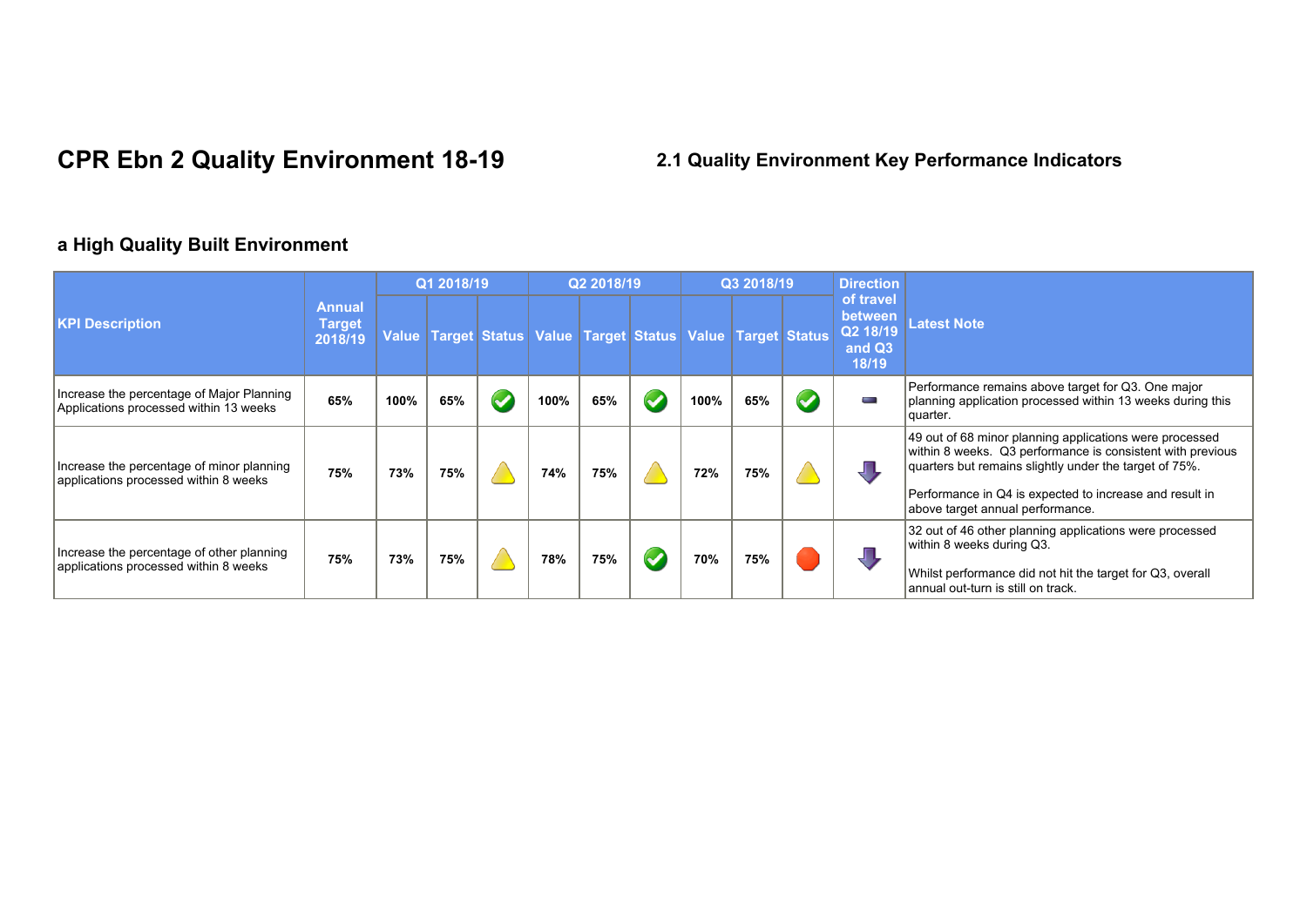#### **b A clean and attractive town**

|                                                           |                                           |       | Q1 2018/19 | Q2 2018/19 |     |                                                                   | Q3 2018/19 |     |  | <b>Direction</b>                                    |                                                                                                                                                                                                                                                                                                                                                                                                                                                                                                                                                                                                                             |
|-----------------------------------------------------------|-------------------------------------------|-------|------------|------------|-----|-------------------------------------------------------------------|------------|-----|--|-----------------------------------------------------|-----------------------------------------------------------------------------------------------------------------------------------------------------------------------------------------------------------------------------------------------------------------------------------------------------------------------------------------------------------------------------------------------------------------------------------------------------------------------------------------------------------------------------------------------------------------------------------------------------------------------------|
| <b>KPI Description</b>                                    | <b>Annual</b><br><b>Target</b><br>2018/19 | Value |            |            |     | Target Status   Value   Target   Status   Value   Target   Status |            |     |  | of travel<br>between<br>Q2 18/19<br>and Q3<br>18/19 | <b>Latest Note</b>                                                                                                                                                                                                                                                                                                                                                                                                                                                                                                                                                                                                          |
| Decrease the number of reported fly-tipping<br>lincidents | 600                                       | 102   | 150        | 130        | 150 |                                                                   | 153        | 150 |  |                                                     | There were 153 reported cases of fly-tipping in Eastbourne in<br>Q3.<br>There were no specific hot spot areas. The majority of the fly<br>tips consisted of household domestic waste with white goods,<br>mattresses, sofas and items of furniture featuring highly. The<br>town centre multi occupancy areas are the main contributor.<br>The Neighbourhood First team continue to tackle fly-tipping<br>with the use of recording cameras, education campaigns and<br>enforcement. In Q3 the team issued 4 Fixed penalty Notices<br>after successful investigations and still are on target to meet<br>the annual number. |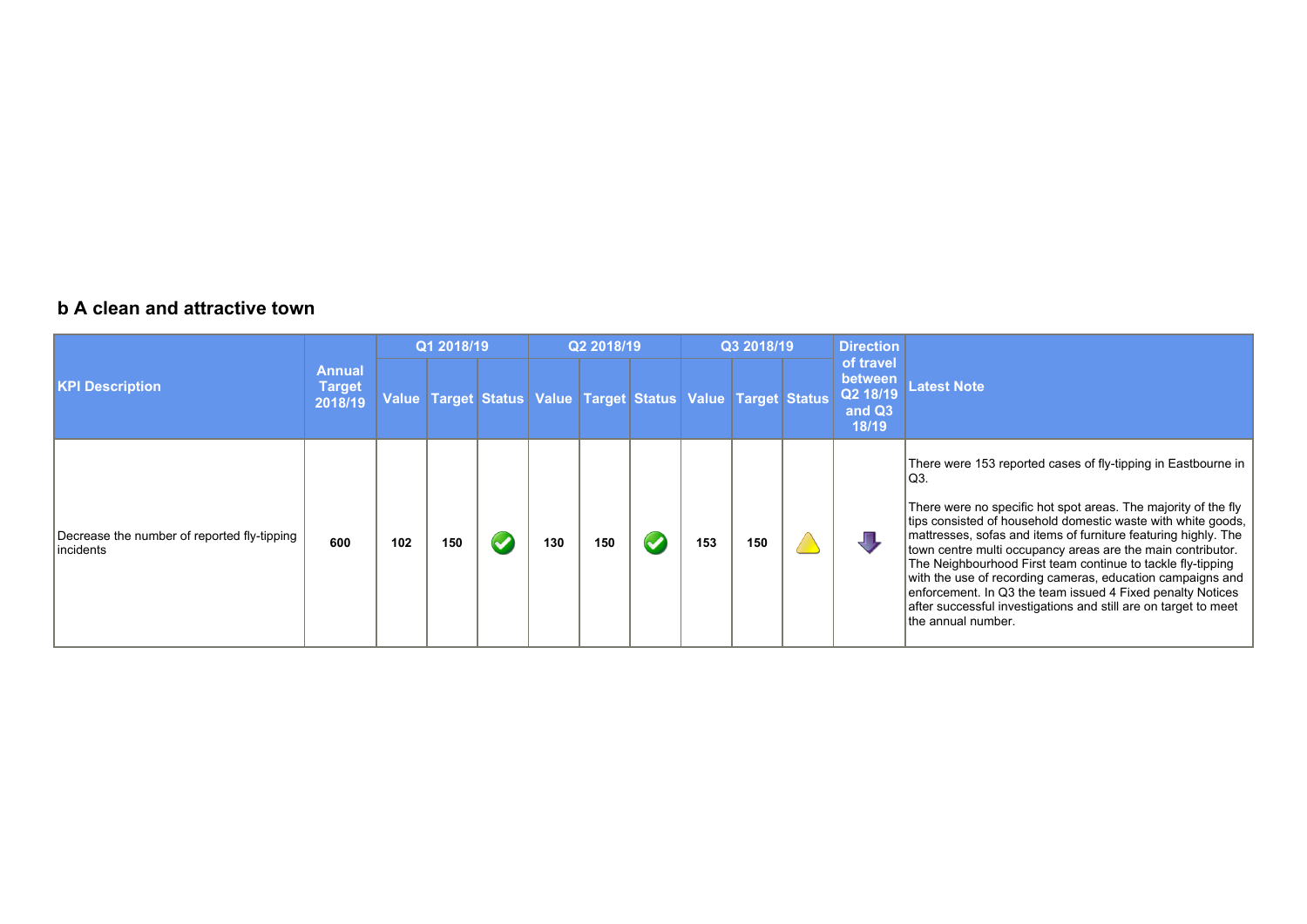#### **c Less waste and low carbon town**

|                                                                                            | <b>Annual</b><br><b>Target</b><br>2018/19 | Q1 2018/19 |               |  | Q2 2018/19 |                                                                 |  | Q3 2018/19 |        |            | <b>Direction</b>                                    |                                                                                                                                                                                                                                                                                                                                                  |
|--------------------------------------------------------------------------------------------|-------------------------------------------|------------|---------------|--|------------|-----------------------------------------------------------------|--|------------|--------|------------|-----------------------------------------------------|--------------------------------------------------------------------------------------------------------------------------------------------------------------------------------------------------------------------------------------------------------------------------------------------------------------------------------------------------|
| <b>KPI Description</b>                                                                     |                                           |            |               |  |            | Value Target Status   Value Target Status   Value Target Status |  |            |        |            | of travel<br>between<br>Q2 18/19<br>and Q3<br>18/19 | <b>Latest Note</b>                                                                                                                                                                                                                                                                                                                               |
| Increase the percentage of household<br>waste sent for reuse, recycling and<br> composting | 36.00%                                    |            | 37.40% 36.00% |  |            | 34.86% 36.00%                                                   |  | <b>TBC</b> | 36.00% | <b>TBC</b> | <b>TBC</b>                                          | EBC receive each month's audited weighbridge data from the<br>partnership 1.5 months after the month has completed and<br>this is then cross-checked. Data reporting can be up to three<br>months late for this KPI.<br>When waste is collected by the new local authority controlled<br>company, we should be able to provide faster reporting. |

# **CPR Ebn 2.2 Quality Environment Projects and**

### **Programmes 18-19 2.2 Quality Environment Projects and Programmes**

#### **a High Quality Built Environment**

| <b>Title</b>                 | <b>Description</b>                                                                                                                                                                                                                                                                                                                                                                                                                                           | <b>Target Completion</b> | <b>Status</b> | <b>Update</b>                                                                                                                                                                                                                                                                                                                                                                                                                  |
|------------------------------|--------------------------------------------------------------------------------------------------------------------------------------------------------------------------------------------------------------------------------------------------------------------------------------------------------------------------------------------------------------------------------------------------------------------------------------------------------------|--------------------------|---------------|--------------------------------------------------------------------------------------------------------------------------------------------------------------------------------------------------------------------------------------------------------------------------------------------------------------------------------------------------------------------------------------------------------------------------------|
| Conservation area appraisals | This relates to the Seafront & Town Centre<br>Conservation area.<br>Project to appraise Eastbourne's conservation areas.<br>Every 5-10 years a conservation area appraisal is<br>required to audit the heritage value of the<br>conservation area. This audit will identify areas of the<br>Conservation Area that have retained heritage value<br>and areas that are showing signals of decline, along<br>with an assessment of whether the boundary/extent | 31-Mar-2019              |               | The Town Centre and Seafront Conservation Area assessment<br>has concluded. Officers are assessing the implications of fully<br>adopting the recommendations of the report around extending the<br>areas of coverage.<br>The College Conservation Area Appraisal has concluded and<br>officers are seeking Member support (February Planning Committee)<br>to go out to public consultation on the findings of the assessment. |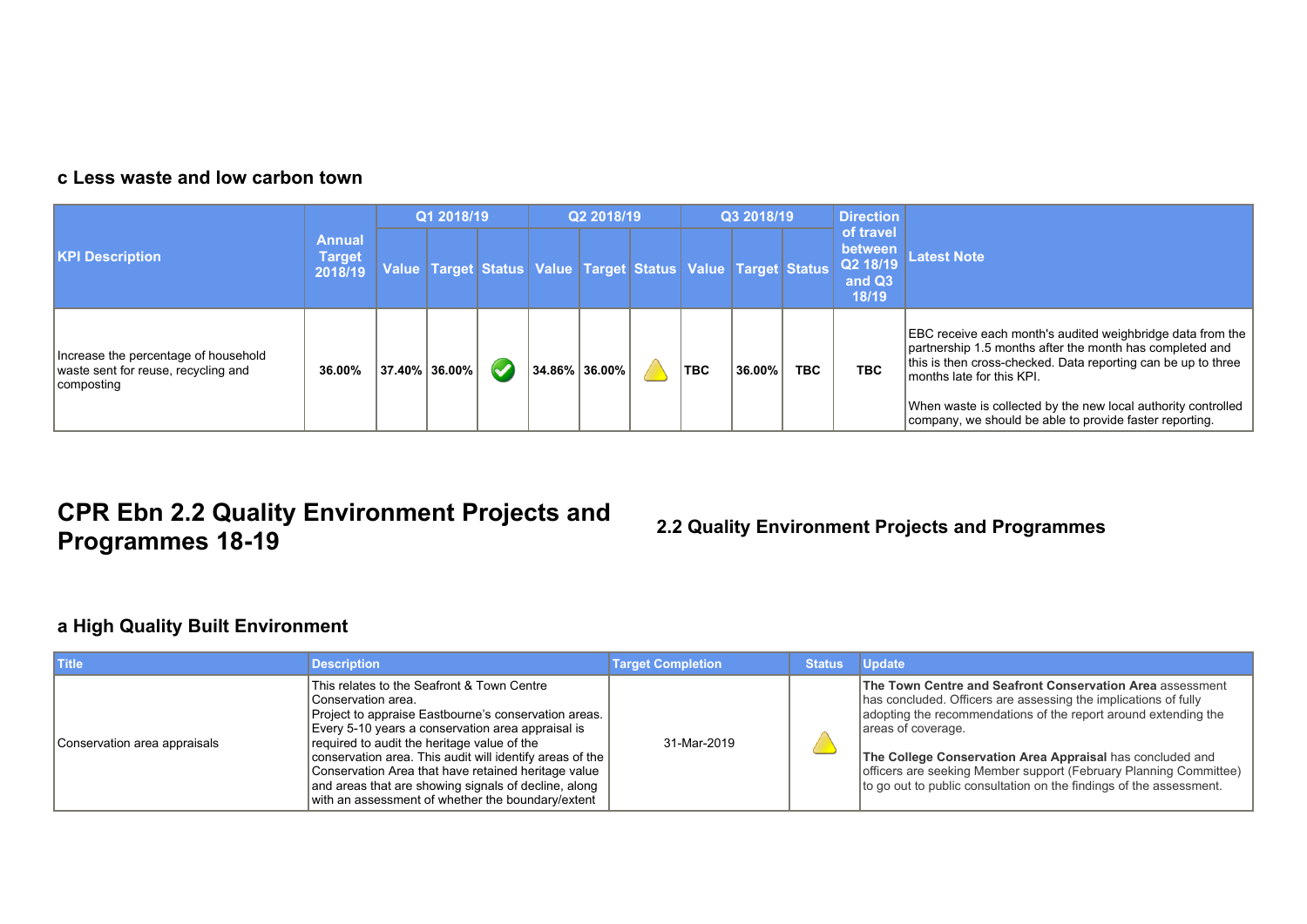| <b>Title</b> | <b>LJESCIIDUOL.</b>                                              | etion<br>. | <b>Status</b> | ----<br>puate |
|--------------|------------------------------------------------------------------|------------|---------------|---------------|
|              | of the conservation area should be<br>retained/extended/reduced. |            |               |               |

# **b Excellent parks and open spaces**

| <b>Project / Initiative</b> | <b>Description</b>                                                                                                                                                                                                                                                                                                                                                             | Target<br>completion | <b>Status</b> | <b>Update</b>                                                                                                   |
|-----------------------------|--------------------------------------------------------------------------------------------------------------------------------------------------------------------------------------------------------------------------------------------------------------------------------------------------------------------------------------------------------------------------------|----------------------|---------------|-----------------------------------------------------------------------------------------------------------------|
| Eastbourne Park Initiatives | Delivery of priority initiatives identified in the<br>Eastbourne Park Supplementary Planning<br>Document including conservation and<br>enhancement of the existing environmental.<br>ecological and archaeological characteristics of<br>Eastbourne Park for future generations. Sensitive<br>management of the area to provide appropriate<br>lleisure and recreational uses. | Q4 2019/20           |               | The planned improvements for 18/19 have been completed. The working group is currently<br>planning future work. |

#### **c Less waste and a low carbon town**

| <b>Project / Initiative</b>                                   | <b>Description</b>                                                                                                                                                                                                                   | Target<br>completion | <b>Status</b>        | <b>Update</b>                                                                                                                                                                                                                                                                                                                                                                                                                                                                                                                                                                                                                                                                                                                                                                                                               |
|---------------------------------------------------------------|--------------------------------------------------------------------------------------------------------------------------------------------------------------------------------------------------------------------------------------|----------------------|----------------------|-----------------------------------------------------------------------------------------------------------------------------------------------------------------------------------------------------------------------------------------------------------------------------------------------------------------------------------------------------------------------------------------------------------------------------------------------------------------------------------------------------------------------------------------------------------------------------------------------------------------------------------------------------------------------------------------------------------------------------------------------------------------------------------------------------------------------------|
| Clear Futures: Joint Venture for Energy<br>and Sustainability | A joint venture between Eastbourne and Lewes<br>Council and a private sector organisation to deliver<br>local energy and sustainability ambitions for the<br>next 20-30 years. The Joint Venture will follow a<br>programme of work. | Q1 2037/38           | $\blacktriangledown$ | There are roughly 20 projects that are being progressed through the Joint Venture for Lewes<br>and Eastbourne Councils. These are at various stages of development and new participants<br>have joined.                                                                                                                                                                                                                                                                                                                                                                                                                                                                                                                                                                                                                     |
| Single use plastic (SUPs) reduction in<br>council offices     | Project aiming to reduce the amount of single use<br>Dlastic items used in offices in LDC and EBC.                                                                                                                                   | Q4 2018/19           | $\blacktriangledown$ | The project is now complete and has been successful in achieving the following objectives.<br>The use of SUPs in council offices, in relation to day to day activity reduced by 94%.<br>During their working day, members and officers reduced usage of SUPs (e.g. plastic<br>lined coffee cups, stirrers and carrier bags) by 93%.<br>Further details from the surveys:<br>Knowledge of single-use plastic: 83% in June which increased to 90% in December.<br>Two thirds of respondents heard about SUPs and the issues surrounding them from<br>internal council communications e.g. The Hub, Hub News, posters around the<br>buildings.<br>An increase in the number of respondents advising they are no longer using take-away<br>coffee cups, disposable cutlery, drinking straws, plastic bottles, cups or stirrers. |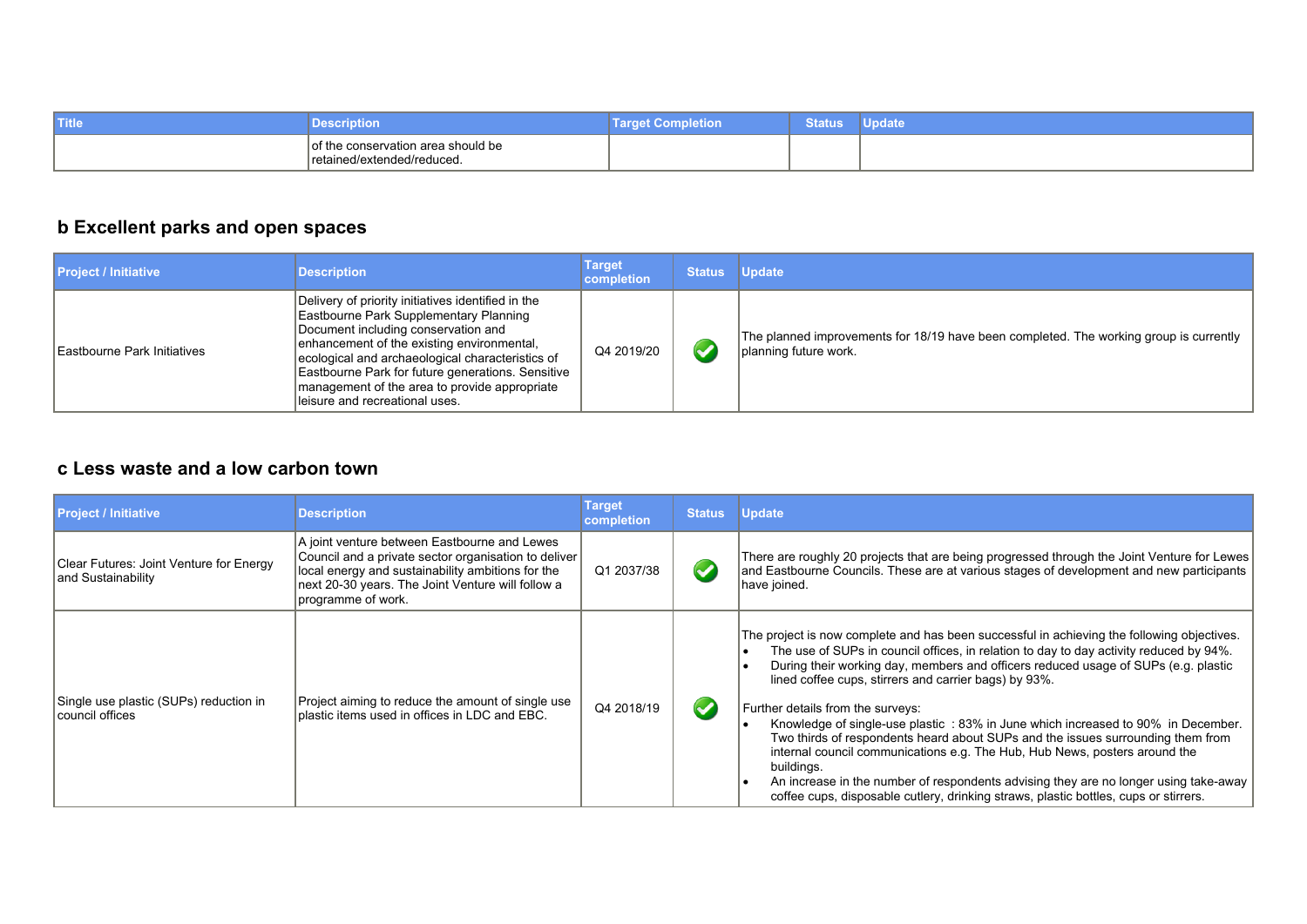| <b>Project / Initiative</b>                   | <b>Description</b>                                                                                         | Target<br>completion | <b>Status</b>        | <b>Update</b>                                                                                                                                                                                                                                                                                                                                                                                                                                                                         |
|-----------------------------------------------|------------------------------------------------------------------------------------------------------------|----------------------|----------------------|---------------------------------------------------------------------------------------------------------------------------------------------------------------------------------------------------------------------------------------------------------------------------------------------------------------------------------------------------------------------------------------------------------------------------------------------------------------------------------------|
|                                               |                                                                                                            |                      |                      |                                                                                                                                                                                                                                                                                                                                                                                                                                                                                       |
| Waste mobilisation programme -<br>overarching | Programme to establish a Local Authority<br>Controlled Company (LACC) to manage waste<br>Iservices at EBC. | Q4 2020/21           | $\blacktriangledown$ | The officer programme board has met regularly through Q3 to track related work streams.<br>Good progress has been made in terms of negotiations on depot facilities; new fleet<br>procurement; and IT systems for the new waste service.<br>The new waste company, South East Environmental Services Limited (SEESL) was<br>Incorporated in Q3 and the first meeting of the Board of Directors held on 24 October 2018.<br>The company is on track to start taking waste from 1 July. |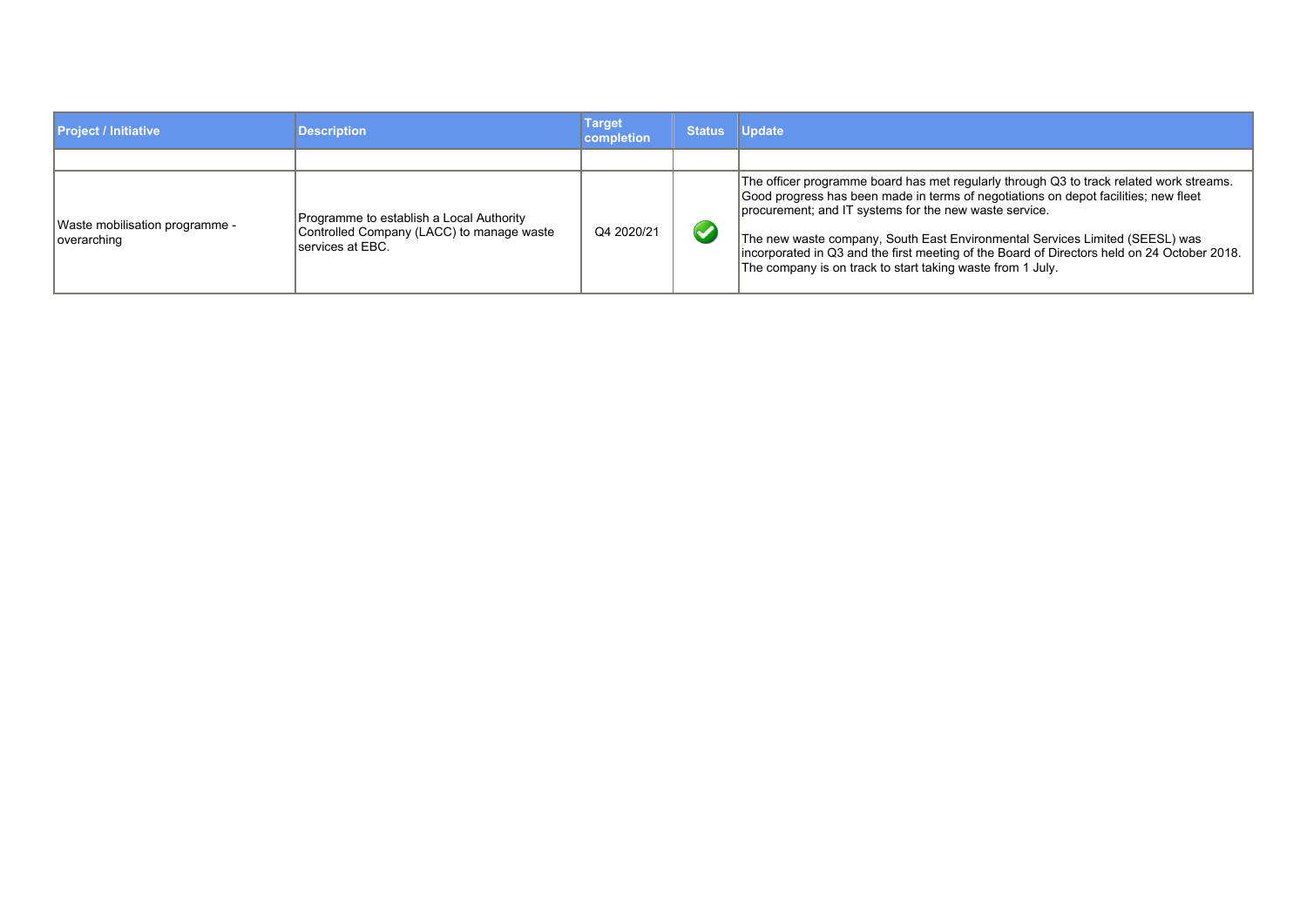# **CPR Ebn 3 Thriving Communities 18-19 3.1 Thriving Communities Key Performance Indicators**

#### **a Improved Health and wellbeing**

|                                                                                                                |                                           | Q1 2018/19 |            |  | Q2 2018/19 |            |  |        | Q3 2018/19 | <b>Direction</b>                                    |                                                                                                                                                                                                                                                                                                                                                                                                                                                                          |
|----------------------------------------------------------------------------------------------------------------|-------------------------------------------|------------|------------|--|------------|------------|--|--------|------------|-----------------------------------------------------|--------------------------------------------------------------------------------------------------------------------------------------------------------------------------------------------------------------------------------------------------------------------------------------------------------------------------------------------------------------------------------------------------------------------------------------------------------------------------|
| <b>KPI Description</b>                                                                                         | <b>Annual</b><br><b>Target</b><br>2018/19 |            |            |  |            |            |  |        |            | of travel<br>between<br>Q2 18/19<br>and Q3<br>18/19 | <b>Latest Note</b>                                                                                                                                                                                                                                                                                                                                                                                                                                                       |
| DFGs - Time taken from council receiving a<br>fully complete application to the council<br>approving the grant | 28 days                                   | 56<br>days | 28<br>days |  | 4 days     | 28<br>days |  | 3 days | 28<br>davs | 4.                                                  | The improvement over the quarters reflects a tighter control<br>of the processes under the authority's control.<br>The average time taken for the completed adaptations was<br>75 days (against a 100 day target).<br>Occupational Therapists (OT) will start working within the<br>Council from mid-February. The entire DFG process (target<br>100 days) will then be even more streamlined and enables a<br>more holistic way of working with our disabled customers. |

### **b Meeting Housing Needs**

|                                                          |                                           | Q1 2018/19 |      |  | Q2 2018/19 |      |                                         |              | Q3 2018/19 |               | <b>Direction</b>                                    |                                                                                                                                                                                                                                                                                                                                                                                                                |  |
|----------------------------------------------------------|-------------------------------------------|------------|------|--|------------|------|-----------------------------------------|--------------|------------|---------------|-----------------------------------------------------|----------------------------------------------------------------------------------------------------------------------------------------------------------------------------------------------------------------------------------------------------------------------------------------------------------------------------------------------------------------------------------------------------------------|--|
| <b>KPI Description</b>                                   | <b>Annual</b><br><b>Target</b><br>2018/19 |            |      |  |            |      | Value Target Status Value Target Status | <b>Value</b> |            | Target Status | of travel<br>between<br>Q2 18/19<br>and Q3<br>18/19 | <b>Latest Note</b>                                                                                                                                                                                                                                                                                                                                                                                             |  |
| Number of Licensed HMO's Inspected per<br><b>Quarter</b> | 50                                        | 46         | 12.5 |  | 38         | 12.5 |                                         | 25           | 12.5       |               |                                                     | New HMO legislation came in on 1 October 2018, removing the<br>requirement of a licensable HMO to be 3 storeys or above. In<br>anticipation of this we started inspecting the HMOs we knew<br>would require a licence. Because of this legislation there has<br>been an influx of applications which will continue for the next<br>couple for months before the inspection rates return to average<br>llevels. |  |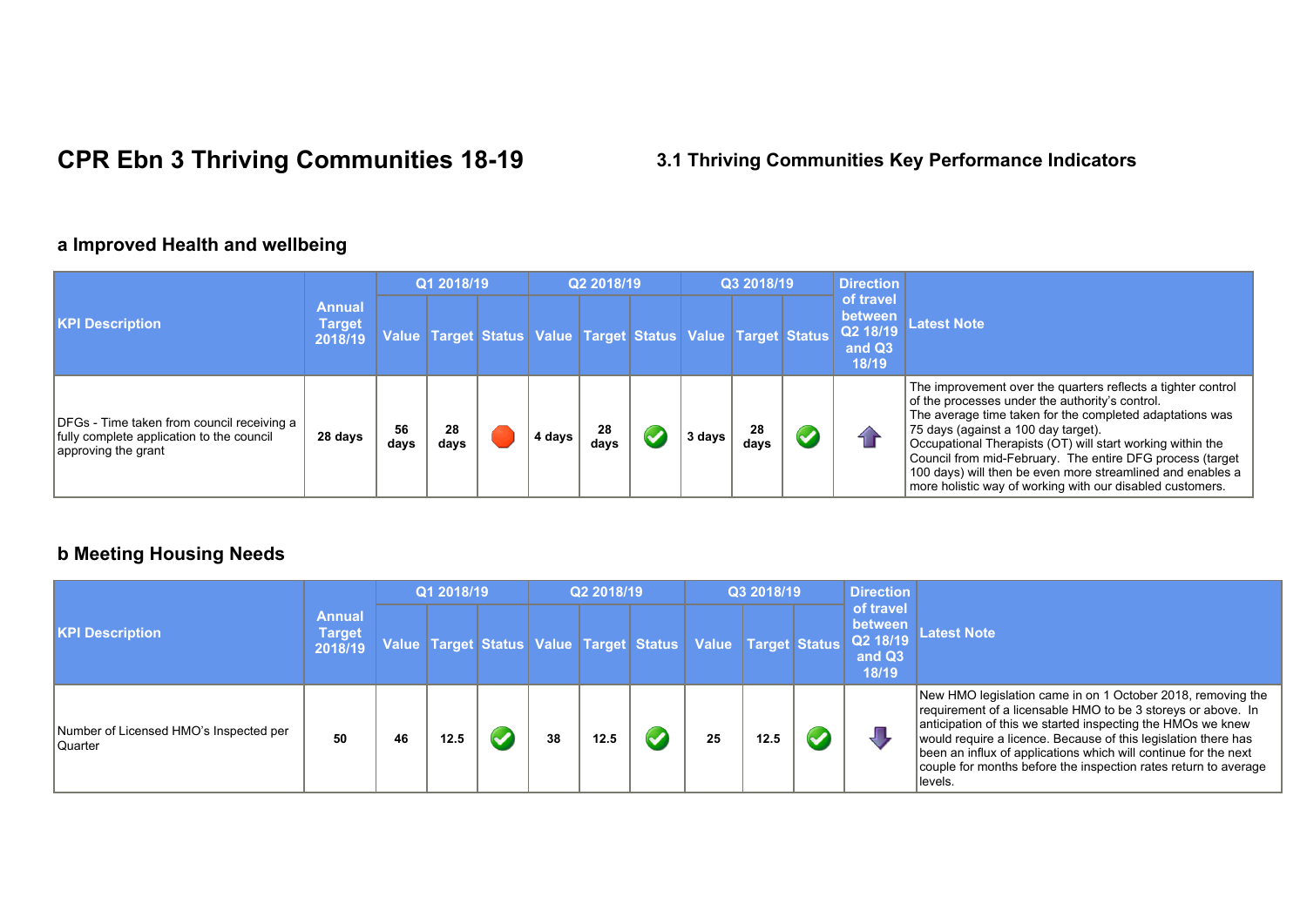|                                                                          |                                           |       | Q1 2018/19 |                      |      | Q2 2018/19 |                                         |              | Q3 2018/19 |                      | <b>Direction</b>                                    |                                                                                                                                                                                                                                                                                                                                                                                                                                                                                                                                                                                                                                                                                                                                                                                                                                                                                                                                                                                                                                                                                                                                                                                                                                                          |
|--------------------------------------------------------------------------|-------------------------------------------|-------|------------|----------------------|------|------------|-----------------------------------------|--------------|------------|----------------------|-----------------------------------------------------|----------------------------------------------------------------------------------------------------------------------------------------------------------------------------------------------------------------------------------------------------------------------------------------------------------------------------------------------------------------------------------------------------------------------------------------------------------------------------------------------------------------------------------------------------------------------------------------------------------------------------------------------------------------------------------------------------------------------------------------------------------------------------------------------------------------------------------------------------------------------------------------------------------------------------------------------------------------------------------------------------------------------------------------------------------------------------------------------------------------------------------------------------------------------------------------------------------------------------------------------------------|
| <b>KPI Description</b>                                                   | <b>Annual</b><br><b>Target</b><br>2018/19 |       |            |                      |      |            | Value Target Status Value Target Status | <b>Value</b> |            | <b>Target Status</b> | of travel<br>between<br>Q2 18/19<br>and Q3<br>18/19 | <b>Latest Note</b>                                                                                                                                                                                                                                                                                                                                                                                                                                                                                                                                                                                                                                                                                                                                                                                                                                                                                                                                                                                                                                                                                                                                                                                                                                       |
| Number of households living in emergency<br>(nightly paid) accommodation | 80                                        | 153   | 80         |                      | 151  | 80         |                                         | 192          | 80         |                      | ĮТ,                                                 | In November 2018 Shelter reported that 320,000 people were<br>estimated to be sleeping rough nationally $-$ a 13,000 (or 4%)<br>increase from last year. Eastbourne is no exception to this and<br>demand for housing and homelessness services has never been<br>so high.<br>By the end of Q3 there 192 households in Emergency<br>Accommodation (EA). During this quarter 78 households were<br>placed into EA and 35 households were taken out of EA.<br>In this quarter the average length of stay in EA has reduced to<br>9.5 months, down from 12 months in Dec 17. The average gross<br>cost per placement has also reduced from £9,500 to £6,200.<br>Nevertheless it is having a considerable impact on in-year budget<br>pressures.<br>Our Severe Weather Emergency Protocols (SWEP) was also<br>activated during this quarter, on a number of occasions. SWEP<br>provides emergency accommodation for rough sleepers when<br>the 'feels like' temperature drops to 0'c or less. 7 individuals were<br>provided emergency accommodation during the SWEP.<br>The Housing Needs team have also developed a business plan<br>which outlines how the service will continue to deal with these<br>national changes over the coming months and years. |
| Satisfaction with housing services                                       | 75%                                       | 86%   | 75%        | $\blacktriangledown$ | 88%  | 75%        | $\bullet$                               | 88%          | 75%        | $\bullet$            | $\mathbf{f}$                                        |                                                                                                                                                                                                                                                                                                                                                                                                                                                                                                                                                                                                                                                                                                                                                                                                                                                                                                                                                                                                                                                                                                                                                                                                                                                          |
| Rent arrears of current tenants (as a<br>percentage of all rent)         | 3%                                        | 2.68% | 3%         | $\blacktriangledown$ | 2.8% | 3%         | $\blacktriangledown$                    | 2.99%        | 3%         |                      | Л                                                   | Rent arrears are currently being managed within an acceptable<br>level given the wider economic context.                                                                                                                                                                                                                                                                                                                                                                                                                                                                                                                                                                                                                                                                                                                                                                                                                                                                                                                                                                                                                                                                                                                                                 |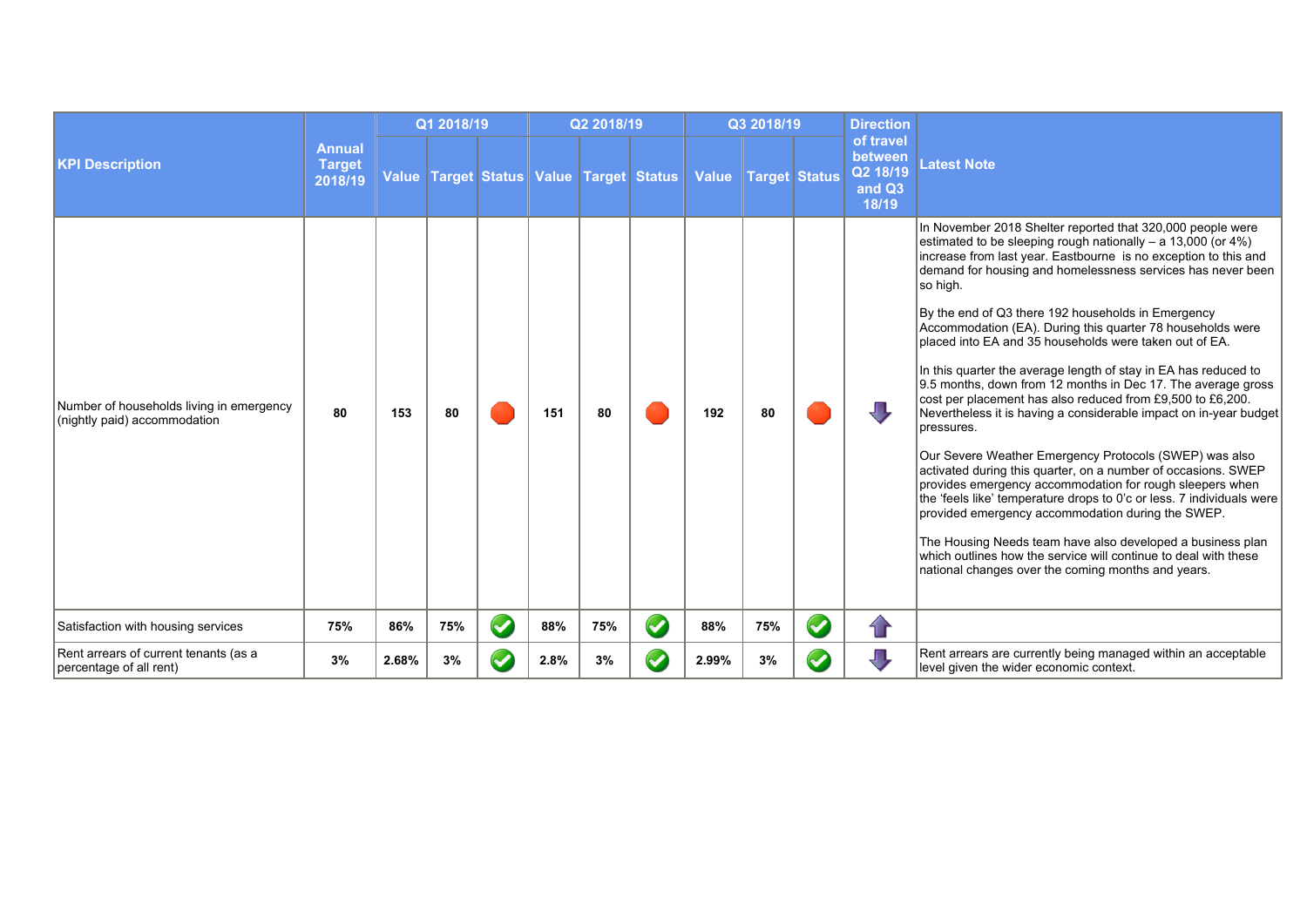# **c Putting the Customer First**

|                                                                                             |                                           |              | Q1 2018/19 |                                                                   | Q2 2018/19 |     |                      |        | Q3 2018/19 |                      | <b>Direction</b>                                    |                                                                                                                                                                                                                                                                                                                                                                                                                                                                                                                                                                                                                                                                                                                                                                                                                                                                                                                                                                                                                                                                                                                                                                                                                    |
|---------------------------------------------------------------------------------------------|-------------------------------------------|--------------|------------|-------------------------------------------------------------------|------------|-----|----------------------|--------|------------|----------------------|-----------------------------------------------------|--------------------------------------------------------------------------------------------------------------------------------------------------------------------------------------------------------------------------------------------------------------------------------------------------------------------------------------------------------------------------------------------------------------------------------------------------------------------------------------------------------------------------------------------------------------------------------------------------------------------------------------------------------------------------------------------------------------------------------------------------------------------------------------------------------------------------------------------------------------------------------------------------------------------------------------------------------------------------------------------------------------------------------------------------------------------------------------------------------------------------------------------------------------------------------------------------------------------|
| <b>KPI Description</b>                                                                      | <b>Annual</b><br><b>Target</b><br>2018/19 | <b>Value</b> |            | Target Status   Value   Target   Status   Value   Target   Status |            |     |                      |        |            |                      | of travel<br>between<br>Q2 18/19<br>and Q3<br>18/19 | Latest Note                                                                                                                                                                                                                                                                                                                                                                                                                                                                                                                                                                                                                                                                                                                                                                                                                                                                                                                                                                                                                                                                                                                                                                                                        |
| Revs and Bens: Average days to process<br>new claims                                        | 23                                        | 26           | 23         |                                                                   | 25         | 23  |                      | 18     | 23         | $\blacktriangledown$ | $\mathbf{r}$                                        | Performance in Q3 was above our target of 23 days.                                                                                                                                                                                                                                                                                                                                                                                                                                                                                                                                                                                                                                                                                                                                                                                                                                                                                                                                                                                                                                                                                                                                                                 |
| Revs and Bens: Average days to process<br>changes                                           | 8                                         | 11           | 8          |                                                                   | 10         | 8   |                      | 8      | 8          | $\blacktriangledown$ | $\mathbf{r}$                                        | Performance is now on target following intensive<br>improvement measures.                                                                                                                                                                                                                                                                                                                                                                                                                                                                                                                                                                                                                                                                                                                                                                                                                                                                                                                                                                                                                                                                                                                                          |
| Number of new sign-ups to the Councils'<br>social media channels                            | 600                                       | 592          | 150        | $\bullet$                                                         | 454        | 150 | $\blacktriangledown$ | 896    | 150        | $\blacktriangledown$ | $\mathbf{r}$                                        | This is a joint target with Lewes District Council.                                                                                                                                                                                                                                                                                                                                                                                                                                                                                                                                                                                                                                                                                                                                                                                                                                                                                                                                                                                                                                                                                                                                                                |
| Increase the percentage of calls to the<br>contact centre answered within 60 seconds<br>Ebn | 80%                                       | 27.69%       | 80%        |                                                                   | 27.65%     | 80% |                      | 50.49% | 80%        |                      | 1F                                                  | For the week beginning 17 Dec, average speed of answering<br>was 59 seconds.<br>Although this is red, In Q3 the average answering time was<br>1min 46 sec which shows a significant improvement and we<br>are on track to be within target.<br>The Customer Advisors have been working hard on improving<br>the performance during December with the percentage of<br>calls answered within 60seconds increasing compared to<br>November. The percentage of calls answered for the Quarter<br>has also gone up from 27.65% in Q2 to 50.49% for Q3 which<br>is a vast improvement. The last recruitment event that took<br>place in December filled all our vacancies with the remaining<br>7 due to start in January/early February where they will start<br>with the 2 weeks class room based training; which has shown<br>to be effective in speeding up the training process overall.<br>Performance Improvement Plan: Queue busting continues<br>to take place to assist with answering calls within 60 seconds,<br>with additional phone support being provided by back office<br>teams. Although the need for this back office support has<br>started to reduce, it is allowing calls to be answered quickly |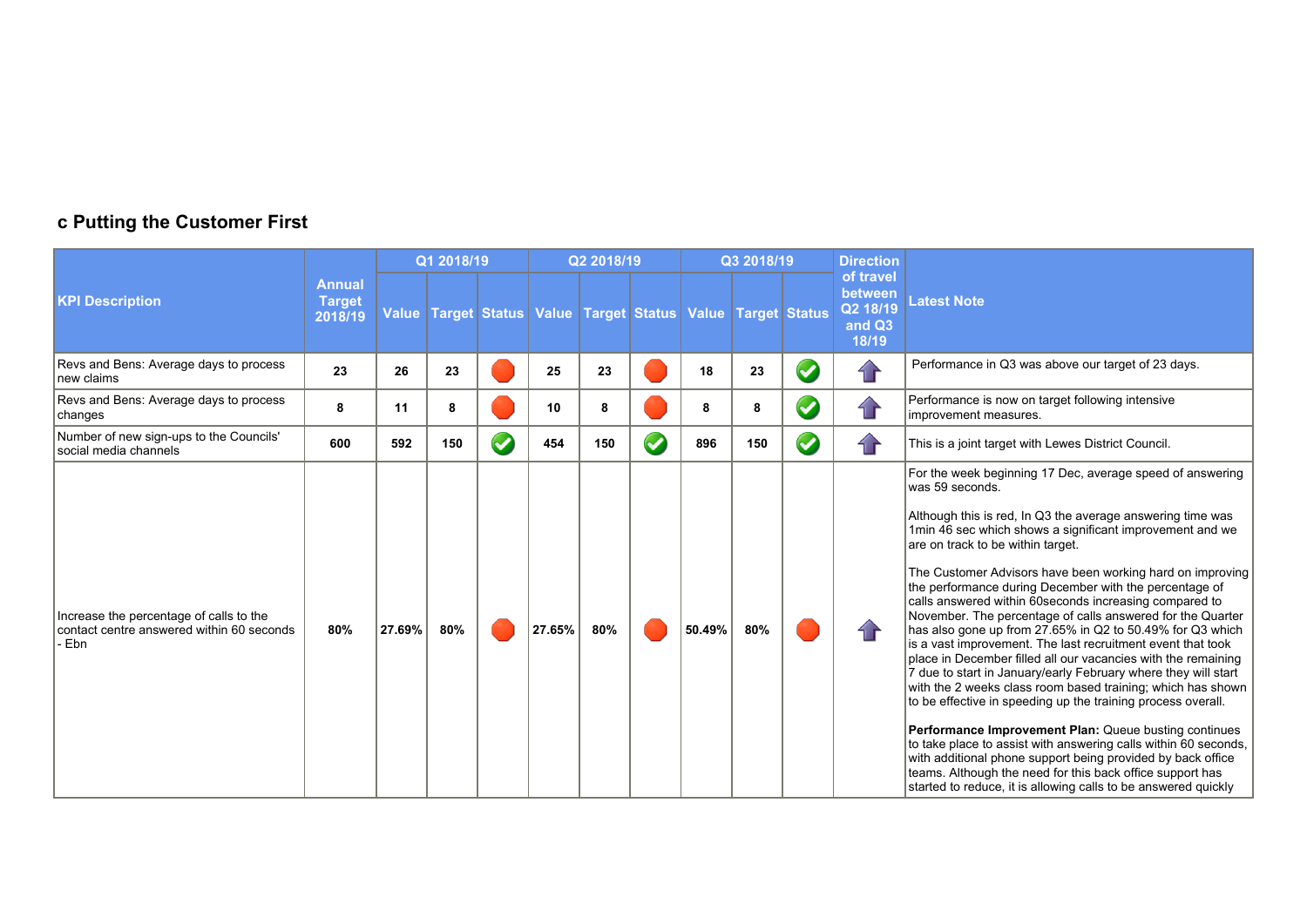|                                                                      |                                           |        | Q1 2018/19 |                                                                         | Q2 2018/19 |    |  |        | Q3 2018/19 | <b>Direction</b>                                    |                                                                                                                                                                                                                                                                                                                                                                                                                                                                                                                                                                                                                                                                                                                                                                                                                                                                                                                                                                                                                                                                                                                                                                                                                                                                                                                                                                                                                                                                                                                                                                                                                                                                                                                                                                     |
|----------------------------------------------------------------------|-------------------------------------------|--------|------------|-------------------------------------------------------------------------|------------|----|--|--------|------------|-----------------------------------------------------|---------------------------------------------------------------------------------------------------------------------------------------------------------------------------------------------------------------------------------------------------------------------------------------------------------------------------------------------------------------------------------------------------------------------------------------------------------------------------------------------------------------------------------------------------------------------------------------------------------------------------------------------------------------------------------------------------------------------------------------------------------------------------------------------------------------------------------------------------------------------------------------------------------------------------------------------------------------------------------------------------------------------------------------------------------------------------------------------------------------------------------------------------------------------------------------------------------------------------------------------------------------------------------------------------------------------------------------------------------------------------------------------------------------------------------------------------------------------------------------------------------------------------------------------------------------------------------------------------------------------------------------------------------------------------------------------------------------------------------------------------------------------|
| <b>KPI Description</b>                                               | <b>Annual</b><br><b>Target</b><br>2018/19 |        |            | Value Target Status   Value   Target   Status   Value   Target   Status |            |    |  |        |            | of travel<br>between<br>Q2 18/19<br>and Q3<br>18/19 | <b>Latest Note</b>                                                                                                                                                                                                                                                                                                                                                                                                                                                                                                                                                                                                                                                                                                                                                                                                                                                                                                                                                                                                                                                                                                                                                                                                                                                                                                                                                                                                                                                                                                                                                                                                                                                                                                                                                  |
|                                                                      |                                           |        |            |                                                                         |            |    |  |        |            |                                                     | with a greater amount of staff being available to deal with<br>queries efficiently and at first point of contact. The improved<br>way of working that started back in October has continued to<br>result in stats improving week on week. The additional<br>support has also continued to allow Customer Advisors to<br>concentrate on the training of the new starters who are all<br>now taking calls in addition to those that also joined us in<br>November. With our vacancies now full and new members<br>joining us over the coming weeks, further improvement on the<br>percentage of calls answered within 60 seconds is expected.                                                                                                                                                                                                                                                                                                                                                                                                                                                                                                                                                                                                                                                                                                                                                                                                                                                                                                                                                                                                                                                                                                                         |
| Reduce the numbers of abandoned calls to<br>the contact centre - Ebn | 5%                                        | 31.16% | 5%         |                                                                         | 29.24%     | 5% |  | 10.78% | 5%         | 11                                                  | Latest position: By the end of the quarter, this target had<br>been reached with 4.9% of calls being abandoned.<br>Oct to Dec commentary for Q3: The Customer Advisors<br>have been working hard on improving the performance during<br>December with the number of abandoned calls decreasing for<br>the month of December when compared to November. The<br>percentage of abandoned calls for the Quarter has also gone<br>down from 29.24% in Q2 to 10.78% for Q3 which is a huge<br>improvement. The last recruitment event that took place in<br>December filled all our vacancies with the remaining 7 due to<br>start in January/early February where they will start with the 2<br>weeks class room based training; which has shown to be<br>effective in speeding up the training process overall.<br>Performance Improvement Plan: Queue busting continues<br>to take place to assist with reducing the amount of<br>abandoned calls, with additional phone support being<br>provided by back office teams. Although the need for this<br>back office support has started to reduce, it is allowing calls to<br>be answered quickly with a greater amount of staff being<br>available to deal with queries efficiently and at first point of<br>contact. The improved way of working that started back in<br>October has continued to result in stats improving week on<br>week. The additional support has also continued to allow<br>Customer Advisors to concentrate on the training of the new<br>starters who are all now taking calls in addition to those that<br>also joined us in November. With our vacancies now full and<br>new members joining us over the coming weeks, further<br>improvement on reducing the number of abandoned calls is |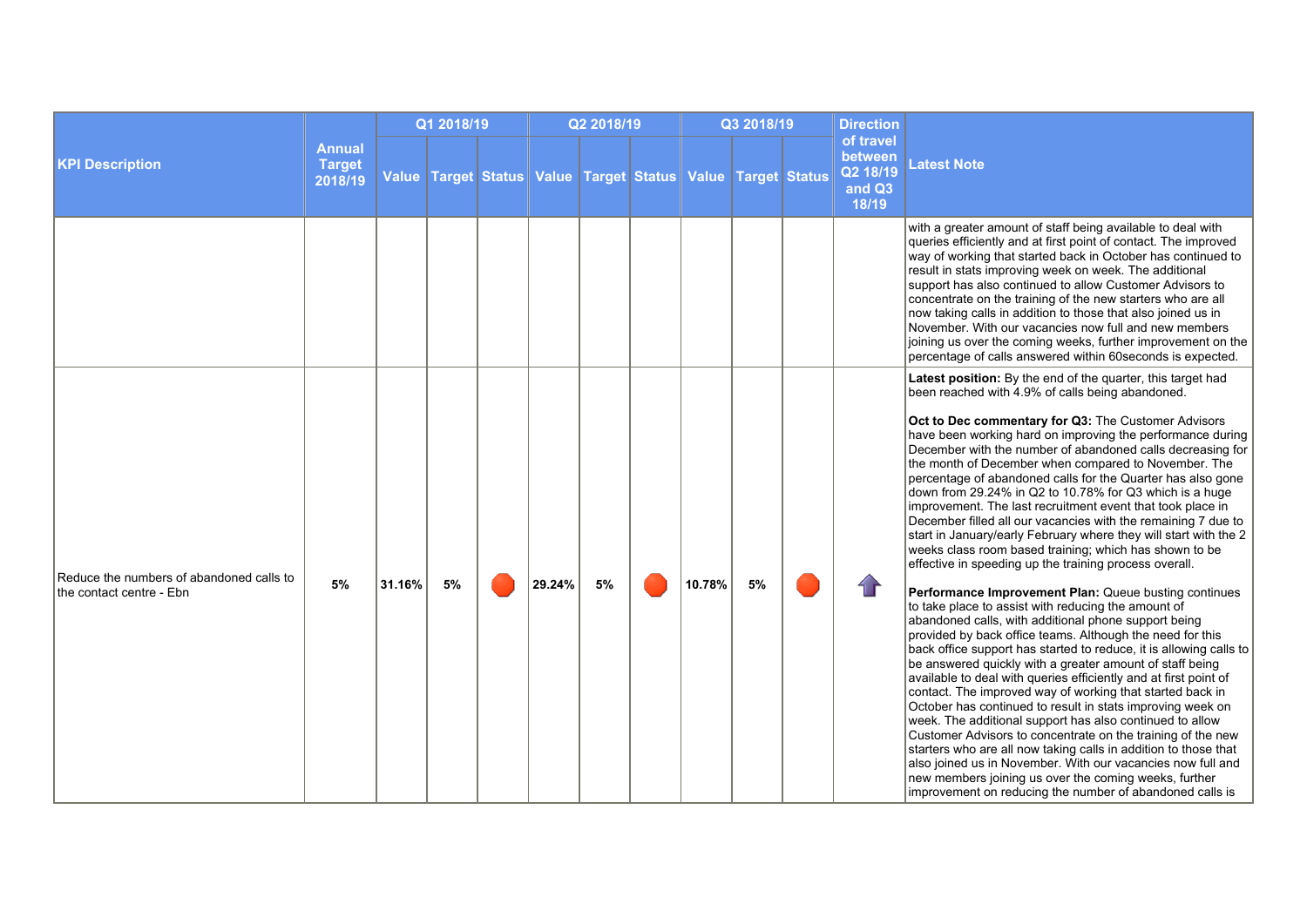|                                                                     |                                    |       | Q1 2018/19 |      | Q2 2018/19 |                                                                          |      | Q3 2018/19 | <b>Direction</b>                                    |                                                                                                                                                                                                                                                                                           |  |
|---------------------------------------------------------------------|------------------------------------|-------|------------|------|------------|--------------------------------------------------------------------------|------|------------|-----------------------------------------------------|-------------------------------------------------------------------------------------------------------------------------------------------------------------------------------------------------------------------------------------------------------------------------------------------|--|
| <b>KPI Description</b>                                              | Annual<br><b>Target</b><br>2018/19 |       |            |      |            | Value  Target Status   Value   Target   Status   Value   Target   Status |      |            | of travel<br>between<br>Q2 18/19<br>and Q3<br>18/19 | <b>Latest Note</b>                                                                                                                                                                                                                                                                        |  |
|                                                                     |                                    |       |            |      |            |                                                                          |      |            |                                                     | expected.                                                                                                                                                                                                                                                                                 |  |
| Number of people registering for our email<br>service (GovDelivery) | 4,000                              | 5,310 | 1.000      | .158 | 1.000      |                                                                          | ,290 | 1,000      |                                                     | The number of registrations is influenced by a number of<br>factors such as ongoing consultations. During Q3 we had<br>consultations on the taxi licensing policy and gambling policy.<br>The number also includes customers setting up a 'My<br>Account' and opting in for email alerts. |  |

# **d Keeping Crime and anti-social behaviour low**

|                                                                                                 |                                    | Q1 2018/19 |  | Q2 2018/19 |  | Q3 2018/19 | <b>Direction</b>                                                                                                      |                                                                                                                       |
|-------------------------------------------------------------------------------------------------|------------------------------------|------------|--|------------|--|------------|-----------------------------------------------------------------------------------------------------------------------|-----------------------------------------------------------------------------------------------------------------------|
| <b>KPI Description</b>                                                                          | Annual<br><b>Target</b><br>2018/19 |            |  |            |  |            | of travel<br>between<br>Value Target Status   Value Target Status   Value Target Status   Q2 18/19<br>and Q3<br>18/19 | <b>Latest Note</b>                                                                                                    |
| Improve our ranking compared to similar<br>authorities in relation to all crime -<br>Eastbourne |                                    |            |  |            |  |            |                                                                                                                       | Eastbourne has maintained its ranking as the lowest area for<br>crime compared with other areas in its 'most similar. |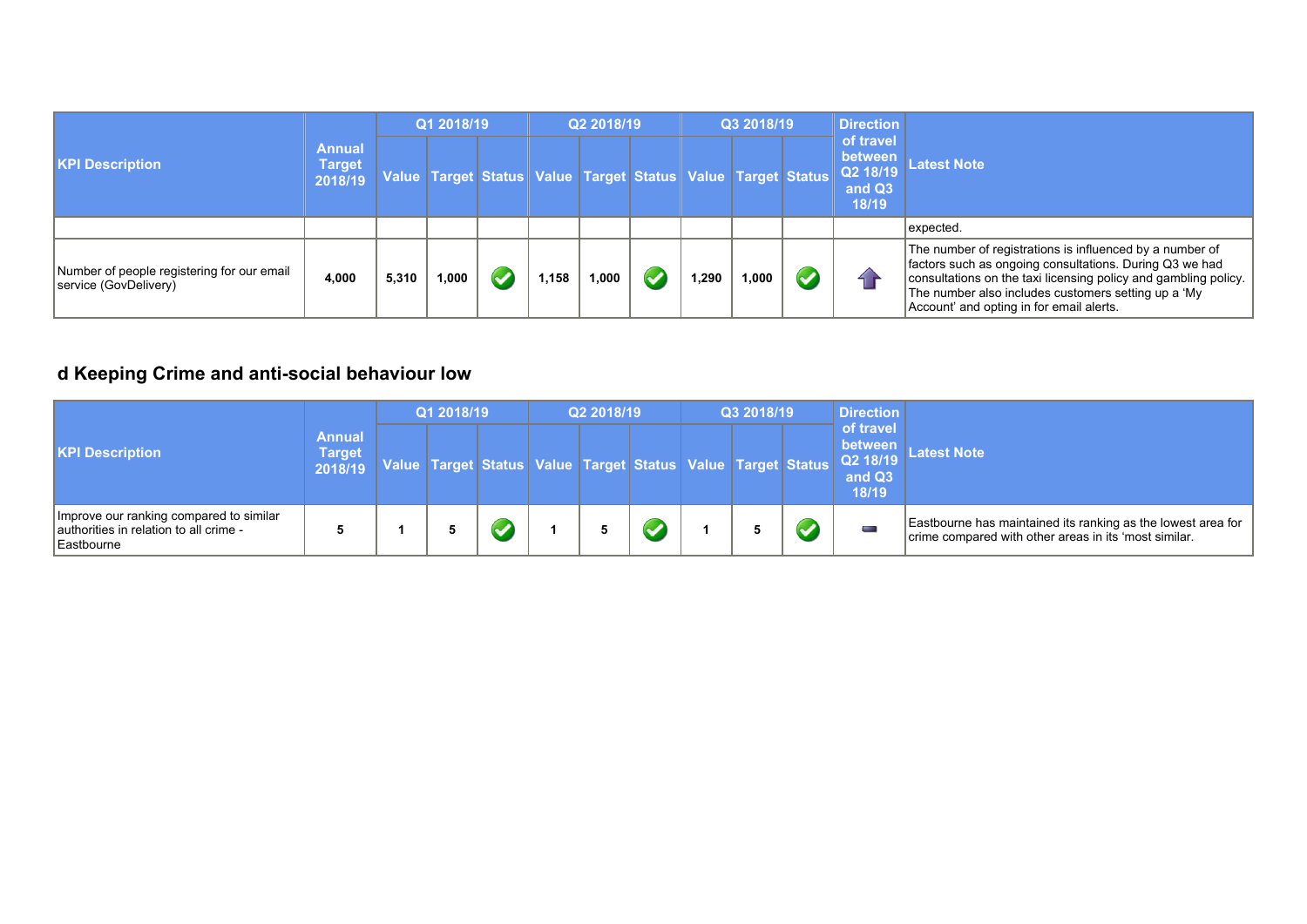# **CPR Ebn 3.2 Thriving Communities Projects and**

**Programmes 18-19 2.2 Thriving Communities Projects and Programmes**

#### **Meeting housing need**

| <b>Project / Initiative</b>                          | <b>Description</b>                                                                                                                                                     | Target<br>completion | <b>Status</b>        | <b>Update</b>                                                                                                                                                                                                                                                                                                                                                                                                                                                                                                                                                                                                                                                                                                                                                                             |
|------------------------------------------------------|------------------------------------------------------------------------------------------------------------------------------------------------------------------------|----------------------|----------------------|-------------------------------------------------------------------------------------------------------------------------------------------------------------------------------------------------------------------------------------------------------------------------------------------------------------------------------------------------------------------------------------------------------------------------------------------------------------------------------------------------------------------------------------------------------------------------------------------------------------------------------------------------------------------------------------------------------------------------------------------------------------------------------------------|
| Housing Development Programme                        | Deliver an ambitious programme of housing<br>development and refurbishment that provides<br>homes and makes a positive contribution to<br>Eastbourne's economic future | Q4 2019/20           | $\blacktriangledown$ | Clear Futures are now overseeing Bedfordwell Road in conjunction with the internal project<br>team. Surveys carried out for progressing the Pump House wind and water tight<br>works. Remediation works are partially complete and the borehole in the Pump House has<br>now been filled.<br>Northbourne Road development of 12 new homes is progressing well.<br>Clear Futures are engaged for the infill sites (garage) project with 183a-c Langney Rd being<br> included in this programme of works. Design and preparation works are underway. Garages<br>are being emptied ready for surveys.<br>Fort Lane final contractual negotiations underway.<br>Wind and watertight works at Victoria Mansions have commenced. These are being<br>overseen in conjunction with Clear Futures. |
| Homelessness Pressures and Rough<br>Sleeping Project | Reduce homelessness.                                                                                                                                                   | Q4 2019/20           | $\bullet$            | Homelessness Pressures Project update                                                                                                                                                                                                                                                                                                                                                                                                                                                                                                                                                                                                                                                                                                                                                     |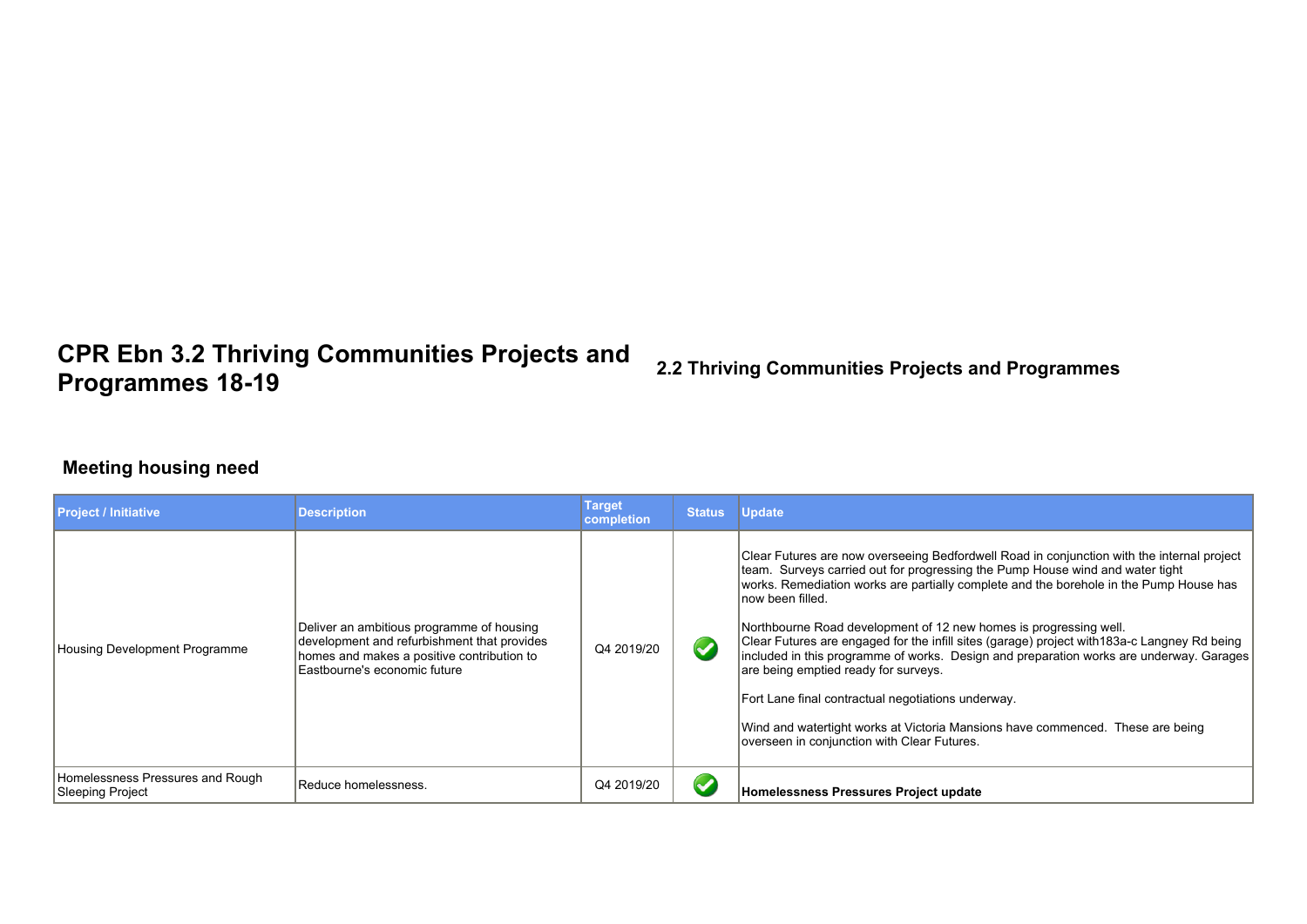| <b>Project / Initiative</b> | <b>Description</b> | <b>Target</b><br>completion | <b>Status</b> | <b>Update</b>                                                                                                                                                                                                                                               |
|-----------------------------|--------------------|-----------------------------|---------------|-------------------------------------------------------------------------------------------------------------------------------------------------------------------------------------------------------------------------------------------------------------|
|                             |                    |                             |               | Homelessness Pressures Project (HPP) - designed to help reduce the pressures on our<br>homelessness service - came to an end in October.                                                                                                                    |
|                             |                    |                             |               | The project successfully delivered on a number of work-streams, including setting up a<br>triage service, launching a landlord incentive scheme, establishing a Trainee Caseworker<br>Programme and purchasing a number of properties for households in EA. |
|                             |                    |                             |               | <b>Rough Sleeping Initiative</b>                                                                                                                                                                                                                            |
|                             |                    |                             |               | The assessment centre for the Rough Sleeping Initiative opened this quarter. It assisted a<br>number of rough sleepers through a combination of rent in advance loans and temporary<br>accommodation placements.                                            |
|                             |                    |                             |               | The numbers of verified rough sleepers in Eastbourne were 47 in October, 9 in November<br>land 6 in December                                                                                                                                                |
|                             |                    |                             |               | Since October '18, 11 clients were supported into temporary accommodation, 3 into private<br>rental properties, 1 into specialist accommodation and 2 helped through non-housing<br>interventions.                                                          |
|                             |                    |                             |               |                                                                                                                                                                                                                                                             |

# **c Resilient & engaged communities**

| <b>Project / Initiative</b>       | <b>Description</b>                                                                              | Target<br>completion | <b>Status</b> | <b>Update</b>                                                                                                                                                                                                                                   |
|-----------------------------------|-------------------------------------------------------------------------------------------------|----------------------|---------------|-------------------------------------------------------------------------------------------------------------------------------------------------------------------------------------------------------------------------------------------------|
| Welfare Reform (Universal Credit) | To support those vulnerable residents affected by<br>the government's welfare reform programme. | Q4 2019/20           |               | The managed migration of in Eastbourne is taking place but will not impact on Eastbourne's<br>claimants until 2020 at the earliest, and the team continue to monitor and adapt to aspects<br>of the welfare reform act still to be implemented. |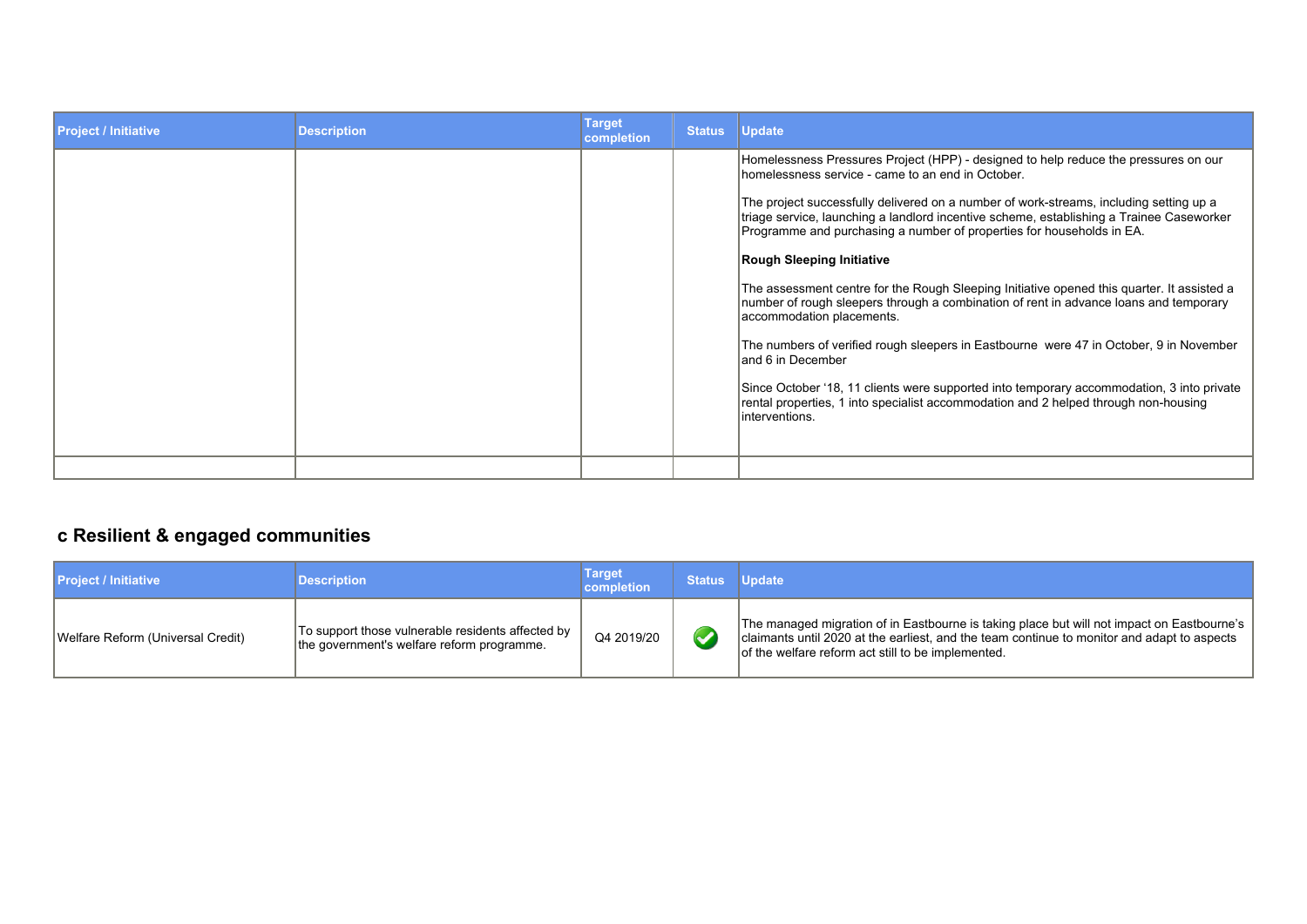# **CPR Ebn 4 Sustainable Performance 18-19 4.1 Sustainable Performance Key Performance Indicators**

### **4.1 Sustainable Performance Key Performance Indicators**

### **a Delivering a balanced budget**

|                                                                        |                                           | Q1 2018/19 |                                                             |  | Q2 2018/19    |               |          | Q3 2018/19          |  |  | <b>Direction</b>                                    |                                                                                                                                                                  |
|------------------------------------------------------------------------|-------------------------------------------|------------|-------------------------------------------------------------|--|---------------|---------------|----------|---------------------|--|--|-----------------------------------------------------|------------------------------------------------------------------------------------------------------------------------------------------------------------------|
| <b>KPI Description</b>                                                 | <b>Annual</b><br><b>Target</b><br>2018/19 |            | Value Target Status Value Target Status Value Target Status |  |               |               |          |                     |  |  | of travel<br>between<br>Q2 18/19<br>and Q3<br>18/19 | <b>Latest Note</b>                                                                                                                                               |
| Percentage of Council Tax collected during<br>the year - Eastbourne    | 97.06%                                    |            | 28.75% 29.19%                                               |  | 55.53% 56.13% |               |          | 82.44% 83.16%       |  |  | 11                                                  | The collection rate is 0.72% below the target. There was a<br>change in the summons timetable so although there was a<br>dip in Q3 this will be recovered in Q4. |
| Percentage of Business Rates collected<br>during the year - Eastbourne | 98.50%                                    |            | 29.53% 29.90%                                               |  |               | 54.78% 54.72% | <b>V</b> | $ 81.10\% 80.38\% $ |  |  |                                                     | O.72% above of profiled target.                                                                                                                                  |

#### **b Managing our people & performance**

|                                                              |                                    | Q1 2018/19   |             |                                | Q2 2018/19   |                                        |                     | Q3 2018/19 |                        |              | <b>Direction</b>                                                |                                                                                                                                                                                                                                                                                                                           |
|--------------------------------------------------------------|------------------------------------|--------------|-------------|--------------------------------|--------------|----------------------------------------|---------------------|------------|------------------------|--------------|-----------------------------------------------------------------|---------------------------------------------------------------------------------------------------------------------------------------------------------------------------------------------------------------------------------------------------------------------------------------------------------------------------|
| <b>KPI Description</b>                                       | Annual<br><b>Target</b><br>2018/19 |              |             | Value  Target   Status   Value |              | <b>Cumul</b><br>ative<br><b>Target</b> | <b>Status Value</b> |            | Cumul<br><b>Target</b> | ative Status | of travel<br>between<br>Q2 18/19<br>and Q <sub>3</sub><br>18/19 | <b>Latest Note</b>                                                                                                                                                                                                                                                                                                        |
| Average days lost per FTE employee due to<br><b>Sickness</b> | 8.0 days                           | 1.62<br>days | 2.0<br>days |                                | 3.73<br>days | 4.0<br>days                            |                     | 6.49       | 6.0<br>days            |              |                                                                 | This is the third quarter of reporting average days lost due to<br>sickness for our entire staff group. In Q3 the average days<br>lost per FTE was 2.76 which represents a slight increase<br>from the same period last year which was 2.37, and is the<br>highest quarterly figure so far this year (which was predicted |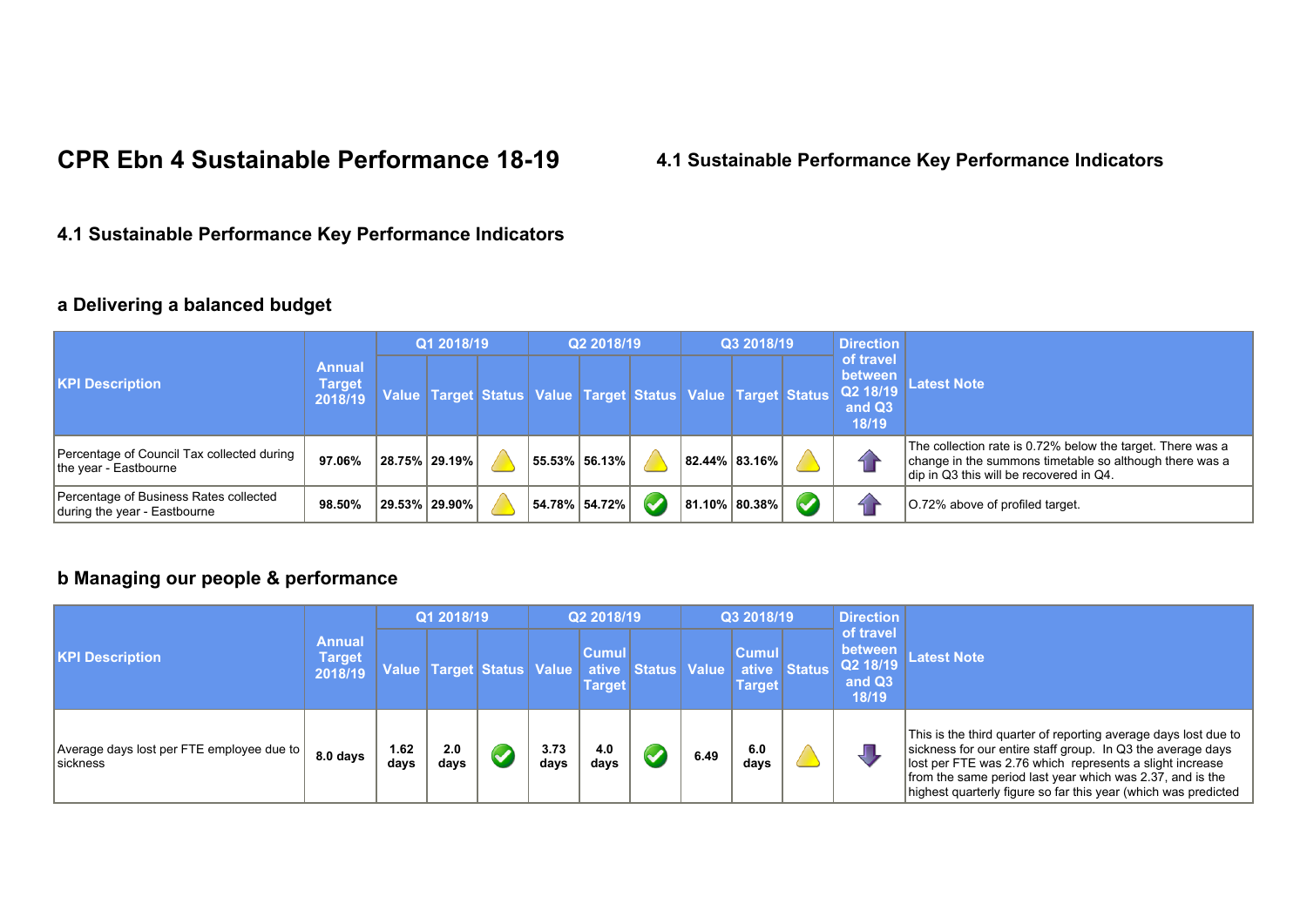|                        | <b>Annual</b><br><b>Target</b><br>2018/19 | Q1 2018/19 |  |                           | Q2 2018/19 |                                        |              | Q3 2018/19 |                               |              | <b>Direction</b>                                    |                                                                                                                                                                                                                                                                                                                                                                                                                                                                                                                 |
|------------------------|-------------------------------------------|------------|--|---------------------------|------------|----------------------------------------|--------------|------------|-------------------------------|--------------|-----------------------------------------------------|-----------------------------------------------------------------------------------------------------------------------------------------------------------------------------------------------------------------------------------------------------------------------------------------------------------------------------------------------------------------------------------------------------------------------------------------------------------------------------------------------------------------|
| <b>KPI Description</b> |                                           |            |  | Value Target Status Value |            | <b>Cumul</b><br>ative<br><b>Target</b> | Status Value |            | <b>Cumul</b><br><b>Target</b> | ative Status | of travel<br>between<br>Q2 18/19<br>and Q3<br>18/19 | <b>Latest Note</b>                                                                                                                                                                                                                                                                                                                                                                                                                                                                                              |
|                        |                                           |            |  |                           |            |                                        |              |            |                               |              |                                                     | given we are in the winter months). Only 3 employees were<br>off for the whole of Q3 which is a decrease from Q1.<br>The total days lost for Q1, 2 and 3 is 6.49 It is possible we will<br>exceed the annual target of 8 days given Q4 absence tends<br>to be similar to Q3, however the HR team are monitoring<br>absences closely to ensure they are being appropriately<br> managed.<br>If we remove LDC Waste Services, the Q3 figure reduces to<br>2.35 and Waste Services on its own is 5.21 days for Q3. |

# **CPR Ebn 4.2 Sustainable Performance Projects**

**and Programmes 18-19 4.2 Sustainable Performance Projects and Programmes**

#### **Delivering in partnership**

| <b>Project / Initiative</b>    | <b>Description</b>                                                                                                                                                                                                                | Target<br>completion | <b>Status</b> | <b>Update</b>                                                                                                                                                                                                                                                                                                                                                                                                                                                                                                                                                                                                                                                     |
|--------------------------------|-----------------------------------------------------------------------------------------------------------------------------------------------------------------------------------------------------------------------------------|----------------------|---------------|-------------------------------------------------------------------------------------------------------------------------------------------------------------------------------------------------------------------------------------------------------------------------------------------------------------------------------------------------------------------------------------------------------------------------------------------------------------------------------------------------------------------------------------------------------------------------------------------------------------------------------------------------------------------|
| Joint Transformation Programme | A major programme to integrate the Eastbourne<br>Borough Council and Lewes District Council<br>workforces, and transform the service delivery<br>model for both organisations. Deliver £2.7m<br>savings while protecting services | Q4 2019/20           |               | The primary focus over the last quarter has been the final preparations for and the<br>implementation of the new Housing system which went live week commencing 3 December<br>2018. Within the overall JTP, this piece of work has been, by far, the most challenging and<br>complex of all the activities and colleagues across the councils worked incredibly hard to<br>deliver this on time and to the required standard. The initial assessment is that the system<br>was implemented effectively and the volume and severity of the issues being identified are<br>not of the scale that could have been anticipated. Colleagues are working to resolve the |